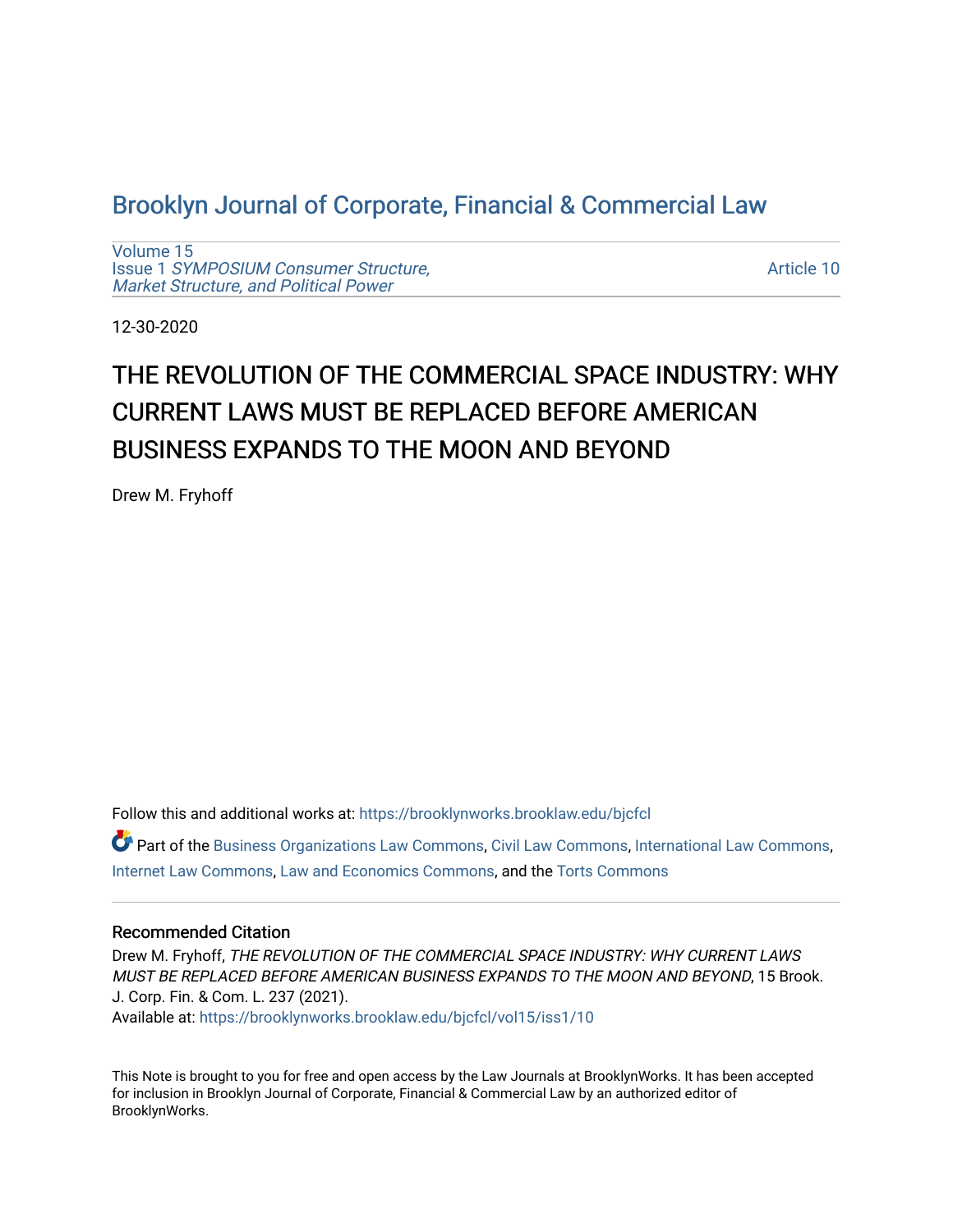# THE REVOLUTION OF THE COMMERCIAL SPACE INDUSTRY: WHY CURRENT LAWS MUST BE REPLACED BEFORE AMERICAN BUSINESS EXPANDS TO THE MOON AND **BEYOND**

# **ABSTRACT:**

Space, the final frontier. Resting at the rim of the Earth, an endless void full of opportunity awaits those who are willing to take a leap of faith. Historically, only national space programs have been capable of orchestrating expeditions to outer space. However, American aerospace companies now rival governmental entities in their abilities to operate beyond the Earth's atmosphere. State-of-the-art developments in aerospace technology have positioned the American commercial space sector to become more productive than national space programs in the years to come. Unfortunately, the potential of the American commercial space sector is severely hindered under the Treaty on Principles Governing the Activities of States in the Exploration and Use of Outer Space (Outer Space Treaty)—an international treaty enacted in 1967 that governs all American activities in outer space. This Note explores how specific provisions of the Outer Space Treaty can have a negative impact on American aerospace companies and proposes new legislation which can serve as a foundation of law for the everevolving American commercial space sector.

# INTRODUCTION

"One small step for man. One giant leap for mankind."1

The famous words of Apollo 11's Commander Neil Armstrong echoed throughout the world on July 20, 1969, as the United States landed a lunar module on the Moon's surface and mankind took its first steps towards exploring the final frontier—outer space.<sup>2</sup> The monumental success of the National Aeronautics and Space Administration (NASA) to guide the United States to victory in the space race<sup>3</sup> serves as one of America's most historic achievements and represents the precise moment that humankind's

<sup>1.</sup> Linda Herridge, 50 Years Ago: Apollo Astronauts Land, Take First Steps on Moon, NASA (July 20, 2019), https://www.nasa.gov/feature/50-years-ago-apollo-astronauts-land-take-first-ussteps-on-moon.

<sup>2</sup>. Id.

<sup>3</sup>. See History.com Editors, The Space Race, HISTORY (Feb. 21, 2020), https://www.history. com/topics/cold-war/space-race ("By landing on the moon, the United States effectively 'won' the space race that had begun with Sputnik's launch in 1957. For their part, the Soviets made four failed attempts to launch a lunar landing craft between 1969 and 1972, including a spectacular launch-pad explosion in July 1969. From beginning to end, the American public's attention was captivated by the space race, and the various developments by the Soviet and U.S. space programs were heavily covered in the national media.")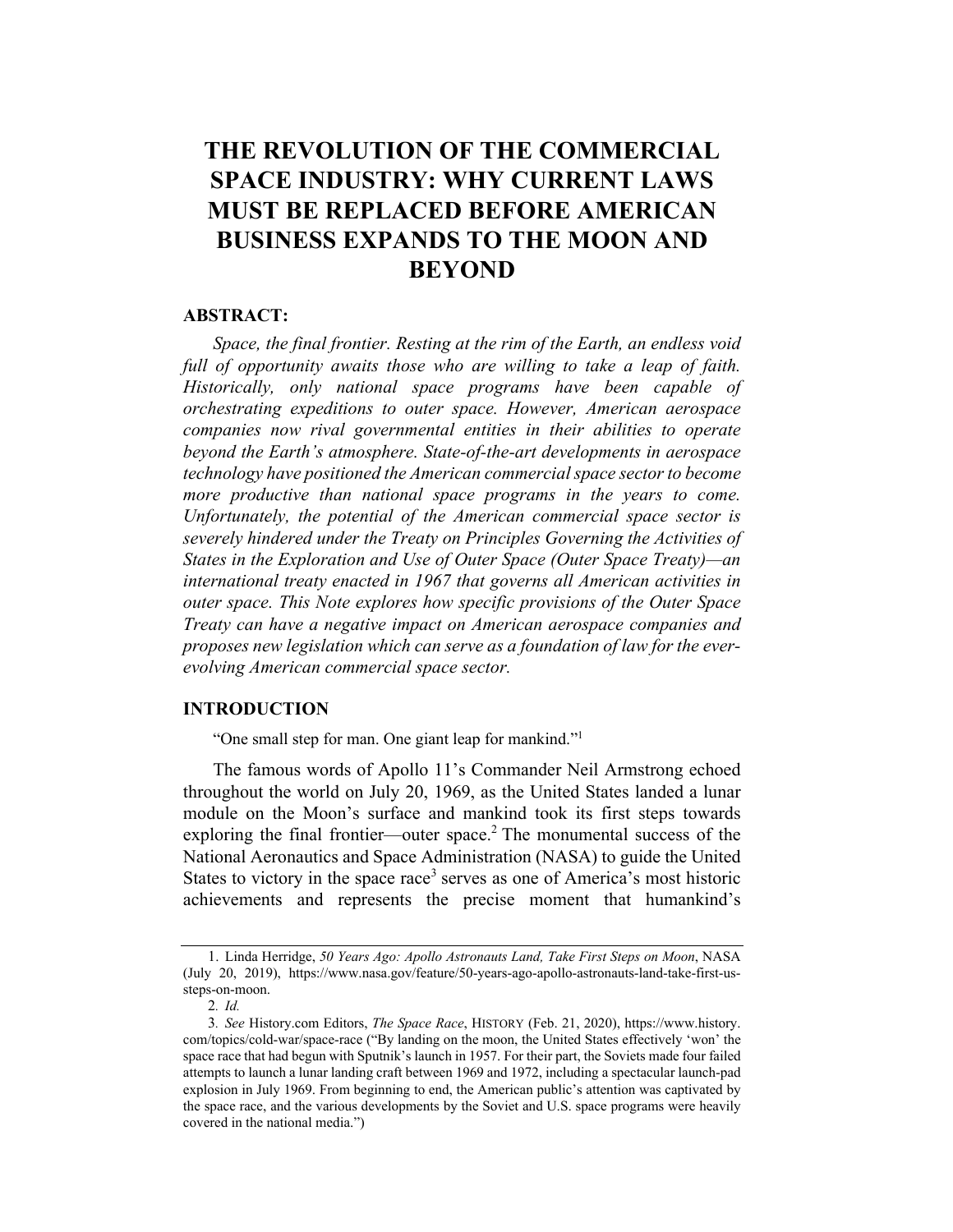relationship with outer space changed forever.<sup>4</sup> As a result of NASA's triumph, the horizon of space exploration broadened substantially and expeditions to the Moon were finally within reach of mankind for the first time in history.<sup>5</sup>

Following the success of Apollo 11, NASA returned to the Moon five more times before halting manned missions to the lunar surface due to budgetary constraints.<sup>6</sup> By the conclusion of Apollo 17, the United States had successfully landed twelve people on the Moon, collected a variety of Moon rocks, and planted the American flag on lunar soil.<sup>7</sup> Despite NASA's groundbreaking achievements, however, NASA failed to establish a lasting human presence on the Moon.<sup>8</sup> Since 1972, no person has touched foot on the Moon and all human contact with celestial bodies has been made through the utilization of machines.<sup>9</sup> Even though the United States government has slowed its initiatives concerning human space travel, <sup>10</sup> outer space still remains a frontier for innovation and economic opportunity. Regardless of NASA's hesitation to return astronauts to the Moon, American companies have begun to recognize the potential of human beings sustaining a lasting presence on the Moon and other planets within the solar system.<sup>11</sup>

Since the original Moon landing, aerospace companies have joined the United States government in the ability to travel beyond the confines of Earth's atmosphere. <sup>12</sup> Private companies have expanded their business capabilities due in part to large investments into the commercial space

<sup>4.</sup> Herridge, supra note 1.

<sup>5</sup>. See Sarah Loff, Apollo 11 Mission Overview, NASA (May 15, 2019), https://www.nasa.gov/mission\_pages/apollo/missions/apollo11.html.

<sup>6</sup>. See Dan Vergano, We Got to the Moon Six Times. Here's Why America Really, Really Didn't Want to Go Back., BUZZFEED (July 19, 2019), https://www.buzzfeednews.com/article /danvergano/nasa-apollo-moon-landings-ended-50-years (NASA's manned missions to the Moon stopped in part because "there really wasn't any appetite for these more expansive efforts at the time. [T]hat was largely about cost." Once the Americans beat the Soviets to the Moon in the space race, interest in the lunar program fell and some viewed Moon expeditions as a waste of tax dollars).

<sup>7.</sup> Dave Mosher & Hilary Brueck, Astronauts explain why nobody has visited the moon in more than 45 years – and the reasons are depressing, BUS. INSIDER (July 19, 2019), https://www.businessinsider.com/moon-missions-why-astronauts-have-not-returned-2018-7 (The Apollo program was the United States' third human spaceflight program and resulted in eleven successful spaceflights and six manned missions to the Moon. Apollo 17 was NASA's last successful manned mission to the Moon, which touched down on the lunar surface in December 1972).

<sup>8</sup>. Id.

<sup>9</sup>. See Mike Wall, It's 2019. Why Haven't Humans Gone Back to the Moon Since the Apollo Missions?, FUTURE US, INC. (July 21, 2019), https://www.space.com/after-apollo-why-not-goback-to-the-moon.html. A celestial body is any natural body outside of the Earth's atmosphere. Examples are the Sun, Moon, and additional planets within the solar system. Id.

<sup>10.</sup> Ann Martin, Why hasn't NASA gone back to the moon?, ASTRONOMY DEPT. CORNELL UNIV. (June 25, 2015), http://curious.astro.cornell.edu/legal-information/45-our-solar-system/themoon/the-moon-landings/121-why-hasn-t-nasa-gone-back-to-the-moon-beginner.

<sup>11</sup>. See Herridge, supra note 1.

<sup>12</sup>. See Commercial Space Activities, SPACE POL'Y ONLINE, https://spacepolicyonline.com/ topics/commercial-space-activities/#us-aerospace-companies (last visited Oct. 27, 2020).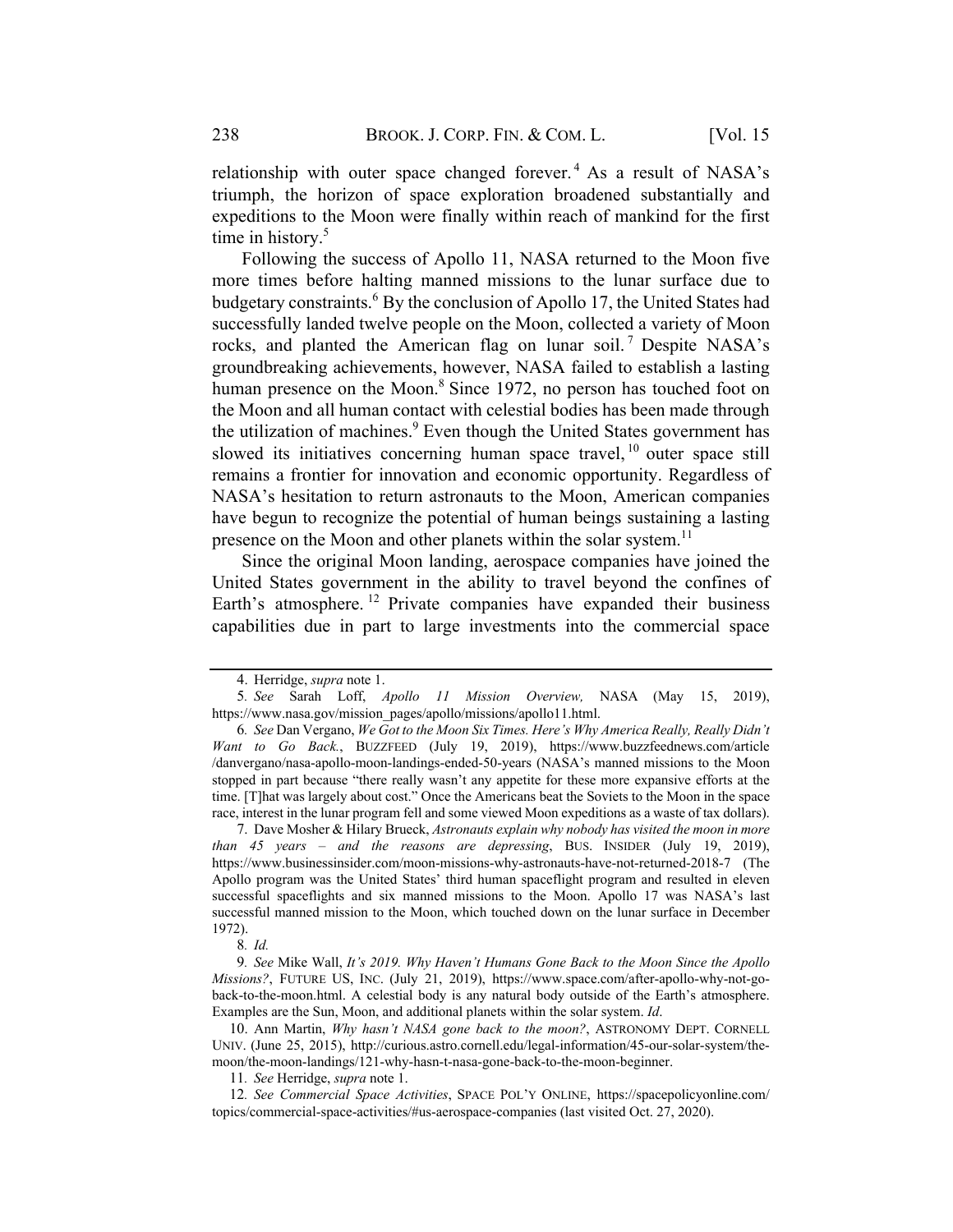industry.<sup>13</sup> The vast increase in capital allowed these companies to fast-track innovation of aerospace technology, which led to cost reductions in building, launching, and operating interstellar machinery within the solar system.<sup>14</sup> As a result of the vast expansion of the commercial space sector, the global space economy eclipsed \$414.75 billion in 2018<sup>15</sup> and is anticipated to exceed more than one trillion dollars by  $2040$ .<sup>16</sup>

Returning people to the Moon is now a primary goal of several American commercial space companies. The expected growth of the global space economy is directly related to the increasing capabilities of these privatized space programs.<sup>17</sup> For example, SpaceX recently became the first company to launch astronauts into orbit on a commercial spacecraft, dock the spacecraft with the international space station, and return the astronauts safely back to Earth.<sup>18</sup> The company saw \$1.9 billion in new funding within a single month following these accomplishments.<sup>19</sup> However, American corporations are focusing on business opportunities far more ambitious than simply transporting astronauts to the international space station.<sup>20</sup> Their current aspirations include transporting private astronauts to the Moon, $^{21}$ mining elements from celestial bodies,<sup>22</sup> and developing lunar bases to serve as the foundation for future space exploration.<sup>23</sup> The implementation of these ultra-modern commercial masterplans will redefine America's relationship

<sup>13.</sup> Charles E. Miller, The revolution that is commercial space is just beginning, SPACENEWS (Nov. 15, 2018), https://spacenews.com/op-ed-the-revolution-that-is-commercial-space-is-justbeginning/ (Note that a primary reason the United States government halted human space exploration was because there was not enough money to fund the program).

<sup>14</sup>. Id.

<sup>15.</sup> Space Foundation Editorial Team, The Space Report Reveals 2018 Global Space Economy Exceeded \$400 Billion for the First Time, SPACE FOUND (July 15, 2019), https://spacefoundation. org/2019/07/15/the-space-report-reveals-2018-global-space-economy-exceeded-400-billion-forthe-first-time/.

<sup>16.</sup> Michael Sheetz, Morgan Stanley says 2019 could 'be the year for space,' led by the likes of SpaceX and Blue Origin, CNBC (Nov. 28, 2018), https://www.yahoo.com/now/morgan-stanleysays-2019-could-200200440.html.

<sup>17.</sup> See Adam Mann, So You Want to Be a Space Tourist? Here Are Your Options, NBC NEWS (July 21, 2017), https://www.nbcnews.com/mach/science/so-you-want-be-space-tourist-here-areyour-options-ncna784166.

<sup>18</sup>. See Samantha Mathewson, SpaceX raises \$1.9 billion in latest funding round: report, FUTURE US, INC. (Aug. 22, 2020), https://www.space.com/spacex-raises-1.9-billion-fundinground.html.

<sup>19</sup>. Id.

<sup>20</sup>. See Commercial Space Activities, SPACE POL'Y ONLINE, https://spacepolicyonline. com/topics/commercial-space-activities/#brief (last updated Sep. 4, 2020, 5:18 PM).

<sup>21</sup>. See Vision, VIRGIN GALACTIC, https://www.virgingalactic.com/vision/ (last visited Nov. 8, 2020).

<sup>22.</sup> See Leonard David, Moon Mining Could Actually Work, With the Right Approach, FUTURE US, INC. (Mar. 15, 2019), https://www.space.com/moon-mining-space-exploration-report.html.

<sup>23</sup>. NASA SELECTS LUNAR OPTIMIZED STARSHIP, SPACEX, https://www.spacex.com/ updates/nasa-selects-lunar-optimized-starship/ (last visited Nov. 8, 2020).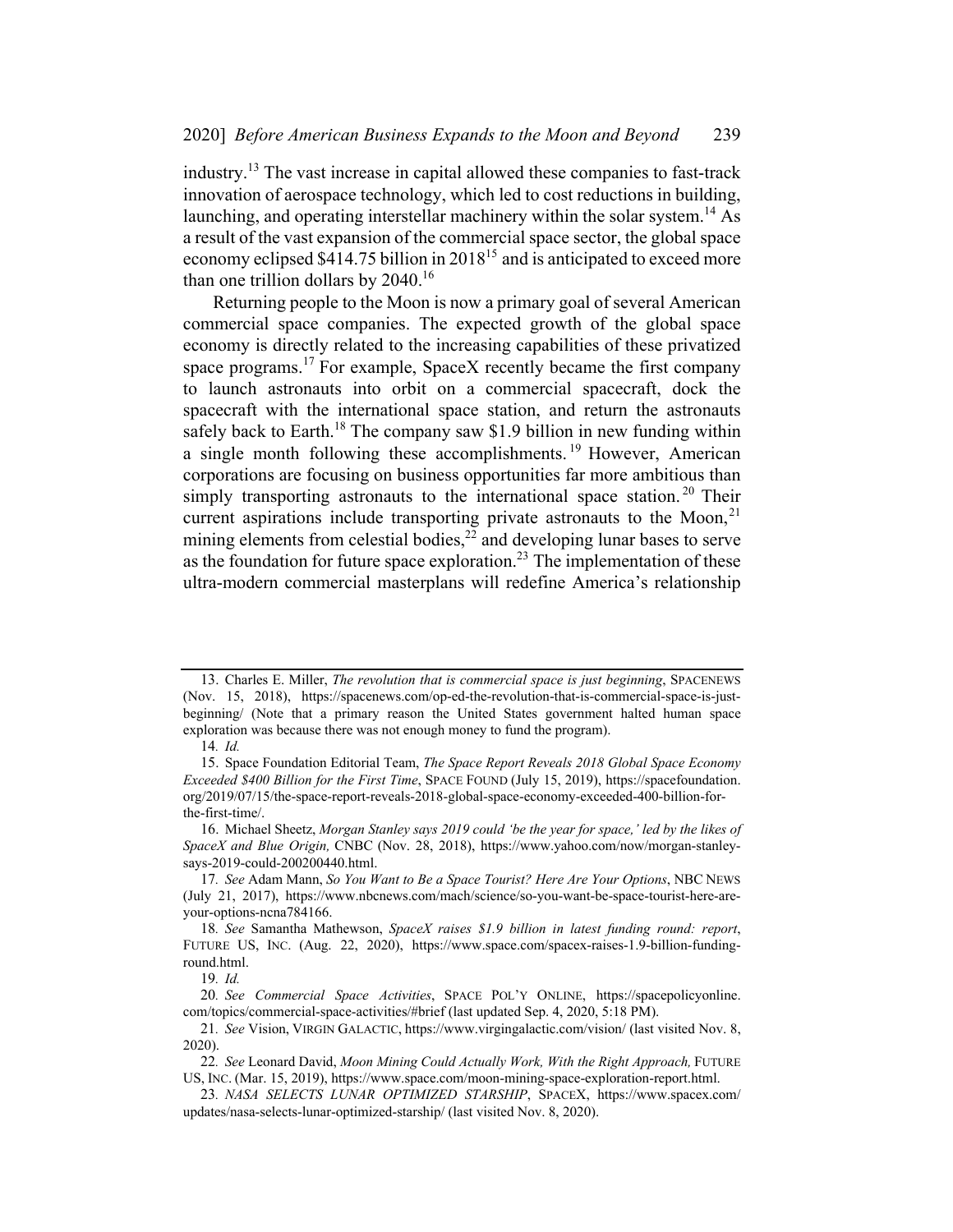with outer space once more,  $24$  much like NASA did with the success of the Apollo program years ago.<sup>25</sup>

Some have suggested a second space race has begun.26 This time, instead of the Soviet Union and the United States scrambling to be the first to reach the lunar surface,<sup>27</sup> multinational companies are competing to become the first private entity to expand business practices to the Moon and the stars.<sup>28</sup> American commercial space companies are already far along into creating technology that can transport people beyond Earth's atmosphere.<sup>29</sup> For instance, SpaceX advertises its Starship Program as "a fully reusable transportation system designed to carry both crew and cargo to . . . the Moon ... and beyond."<sup>30</sup> Further, Blue Origin maintains that its Blue Moon Lunar Transport is capable of "delivering a wide variety of small, medium, and large payloads to the lunar surface . . . [which] will enable a sustained human presence on the Moon."31 Commercial space companies do not limit the sale of their products to government entities, they market services to civilian customers as well. <sup>32</sup> Civilian customers can solicit seat reservations for Blue Origin's New Shephard suborbital spaceflight rocket system today,<sup>33</sup> with ticket prices likely to exceed  $$200,000$  per seat.<sup>34</sup>

While the excitement surrounding the commercial space sector is comparable to NASA's Apollo program,  $35$  an unresolved key issue pertaining to American companies expanding their business capabilities into outer space still exists. The ability of American companies to establish a sustained commercial presence on the Moon and in space is severely limited under the Treaty on Principles Governing the Activities of States in the Exploration and

30. Starship, SPACEX, https://www.spacex.com/vehicles/starship/ (last visited Nov. 8, 2020).

31. Blue Moon, BLUE ORIGIN, https://www.blueorigin.com/blue-moon (last visited Nov. 8, 2020).

32. Reserve a Seat, BLUE ORIGIN, https://www.blueorigin.com/new-shepard/become-anastronaut/reserve-a-seat (last visited Nov. 8, 2020).

33. Id.

<sup>24</sup>. See Commercial Space Activities, supra note 20.

<sup>25</sup>. See Herridge, supra note 1.

<sup>26</sup>. See Luis Sanchez, Which Companies Are Winning the Commercial Space Race, MOTLEY FOOL (Aug. 15, 2019), https://www.fool.com/investing/2019/08/05/which-companies-are-winning -commercial-space-race.aspx.

<sup>27</sup>. See id.

<sup>28</sup>. Id.

<sup>29</sup>. See Lauren Grush, This Was The Decade The Commercial Spaceflight Industry Leapt Forward, THE VERGE (Dec. 11, 2019), https://www.theverge.com/2019/12/11/20981714/spacexcommercial-spaceflight-space-industry-decade-nasa-business.

<sup>34.</sup> Dan Neal, Price, the Final Frontier: Blue Origin's Tourist Rocket, WALL ST. J. (Apr. 12, 2019), https://www.wsj.com/articles/price-the-final-frontier-blue-origins-tourist-rocket-115550830 02#:~:text=Dodd%20noted%20that%20Blue%20Origin's,undercut%20Virgin%20 Galactic%2C%E2%80%9D%20Mr.

<sup>35</sup>. See Houston We Have a Podcast: Space Tourism and Commercialization, NASA (Aug. 2, 2019), https://www.nasa.gov/johnson/HWHAP/space-tourism-and-commercialization.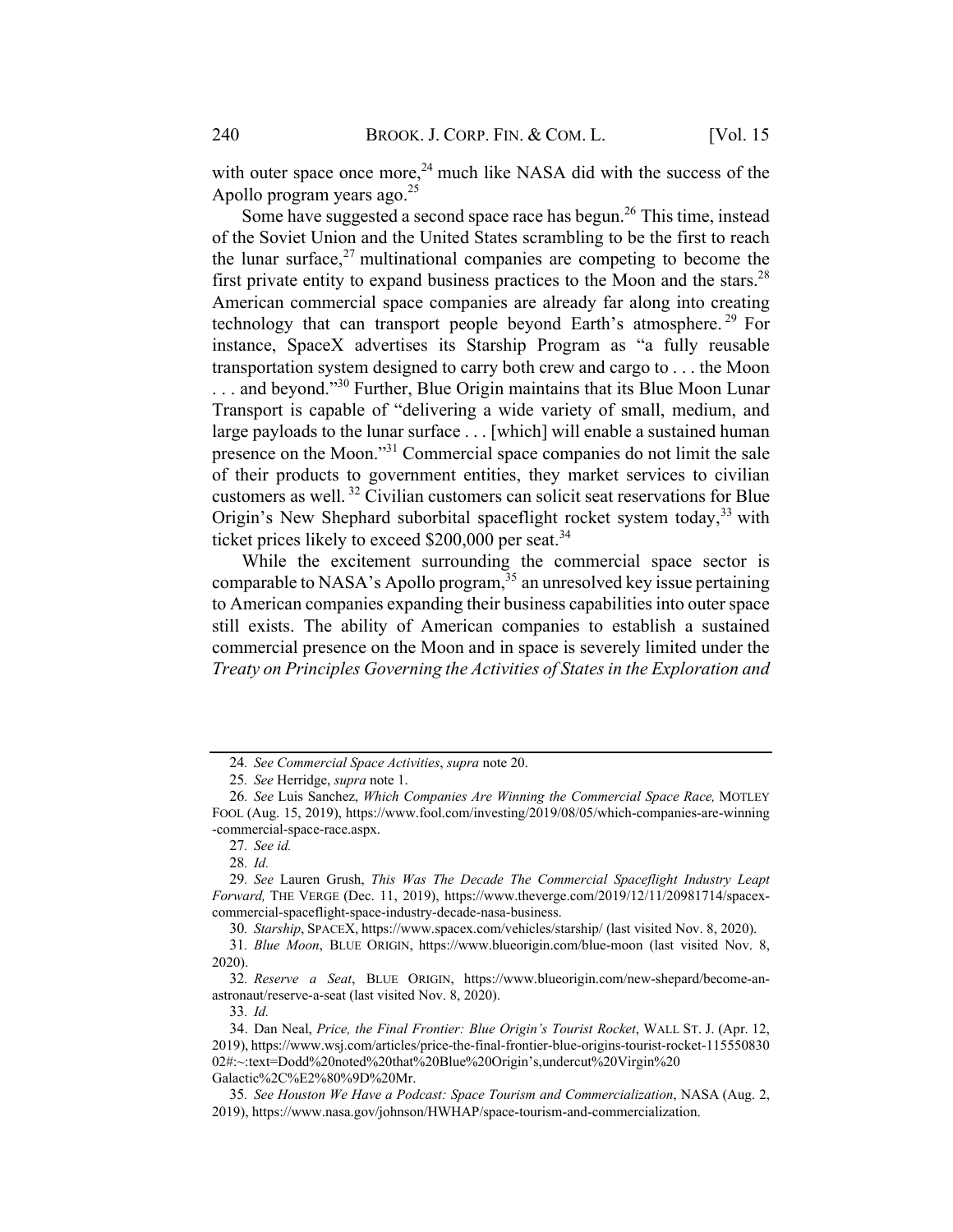Use of Outer Space (Outer Space Treaty),  $36$  which stands as the leading body of law governing the commercial space sector in the United States today.<sup>37</sup>

The Outer Space Treaty is older than the Apollo 11 mission itself.<sup>38</sup> In 1967, during the middle of the Cold War, the United States joined several other space-hopeful countries in signing the Outer Space Treaty. <sup>39</sup> The purpose of the treaty was to limit the extraterrestrial activities of countries competing in the space race. <sup>40</sup> Essentially, this treaty served as an international consensus aimed to preserve peace and restrict hostile activities from being conducted in outer space or on celestial bodies by national space programs.<sup>41</sup> As a result, the Outer Space Treaty became the world's first set of legal principles for space exploration, which still maintains that "the exploration and use of outer space . . . shall be carried out for the benefit and in the interest of all countries, irrespective of their degree of economic or scientific development, and shall be the province of all mankind."<sup>42</sup>

Throughout the Cold War, the Outer Space Treaty served a relevant purpose for the United States by prohibiting military activity off Earth and holding signees accountable for their respective space programs,<sup>43</sup> however, the law contained within has become obsolete.<sup>44</sup> The Outer Space Treaty overly limits property rights in outer space and exposes the United States government to liability straining from the actions of American commercial space companies.<sup>45</sup> Given the increasing certainty that American businesses will reach the Moon in the foreseeable future, the United States should govern its commercial space sector in a way that is comparable to other industries operating beyond the borders of sovereign nations. Thus, the United States should withdraw from the Outer Space Treaty and adopt new legislation that (1) permits American commercial space companies to utilize outer space and celestial bodies for commercial purposes, (2) subjects American businesses to liability for damages deriving from commercial activities conducted in outer space, and (3) establishes simple regulatory principles governing the American commercial space sector that can serve as a foundation of law for future commercial space legislation.

<sup>36</sup>. See Christopher Gawronski, Where No Law Has Gone Before: Space Resources, Subsequent Practice, and Humanity's Future in Space, 79 OHIO ST. L.J. 175, 176 (2018).

<sup>37.</sup> Treaty on Principles Governing the Activities of the States in the Exploration and Use of Outer Space, Including the Moon and Other Celestial Bodies, Jan. 27, 1967, 18 U.S.T. 2410, 610 U.N.T.S. 205, 6 I.L.M. 386 [hereinafter Outer Space Treaty].

<sup>38</sup>. See Gawronski, supra note 36, at 176.

<sup>39</sup>. Id.

<sup>40</sup>. See Grush, supra note 29.

<sup>41</sup>. Id.

<sup>42</sup>. See Outer Space Treaty, supra note 37.

<sup>43.</sup> See Grush, supra note 29.

<sup>44</sup>. See Brian Bozzo, Not Because It Is Easy: Exploring National Incentives For Commercial Space Travel Through a Geopolitical Lens, 71 DREXEL L. REV. 597, 601 (2018).

<sup>45</sup>. Id.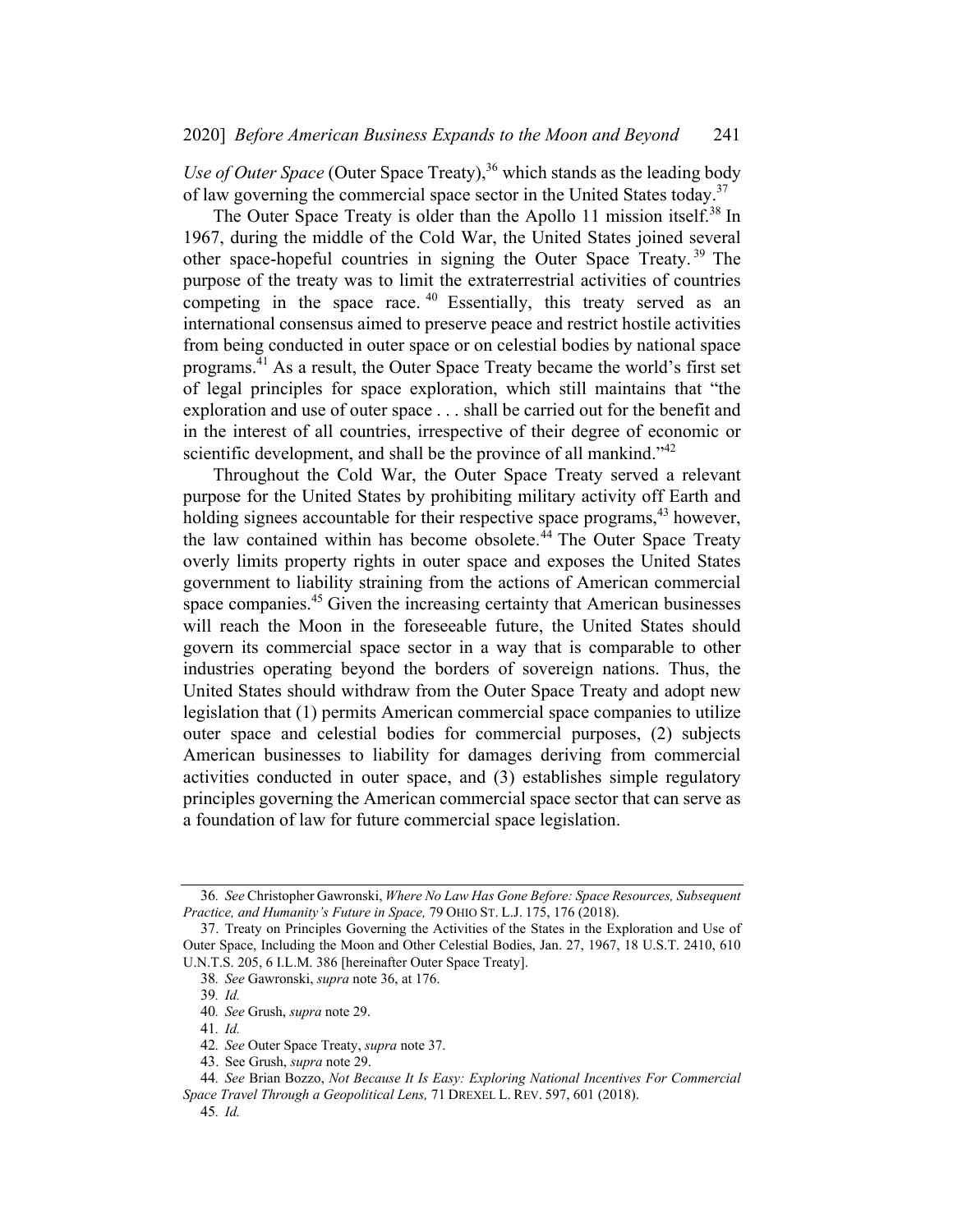This Note discusses how the Outer Space Treaty prohibits American aerospace companies from accomplishing their objectives beyond the Earth's atmosphere and proposes new legislation which can serve as a foundation of law for the evolving American commercial space sector. Part I discusses how the Outer Space Treaty negatively impacts the American commercial space sector and why the United States should withdraw from it entirely. Part II addresses how supplemental American laws that govern activity in outer space continue to prohibit American commercial space companies from maximizing full business potential. Part III proposes legislation that governs extraterrestrial property rights and commercial liability in outer space, while additionally proposing a new regulatory scheme that can support the future of American commercial space endeavors.

# I. HOW THE OUTER SPACE TREATY THREATENS THE WELFARE OF THE AMERICAN COMMERCIAL SPACE SECTOR

#### A. THE OUTER SPACE TREATY

Although the Outer Space Treaty is 53 years old, it is still the leading body of law that governs commercialized space endeavors in  $2020$ .<sup>46</sup> When the United States signed the Outer Space Treaty, it agreed to halt "a new form of colonial competition and the possible damage that self-seeking exploitation might cause<sup> $147$ </sup> in an initiative primarily focused on deterring nations with nuclear capabilities from positioning weapons of mass destruction in orbit around Earth and prohibiting the construction of military institutions on the Moon.<sup>48</sup> While the Outer Space Treaty is very clear on its governance of military endeavors and colonial expansion, it lacks clarity on commercial activity conducted in outer space.<sup>49</sup>

As it pertains to commercial activities, the language of the Outer Space Treaty is incredibly vague, probably because a commercial enterprise beyond the Earth's atmosphere was not a realistic possibility in  $1967$ .<sup>50</sup> Furthermore, the provisions of the Outer Space Treaty that address commercial space activities have left many nations confused due to their ambiguity.<sup>51</sup> Such

<sup>46.</sup> Outer Space Treaty, supra note 37.

<sup>47.</sup> Bureau of Arms Control, Verification and Compliance, Narrative on Treaty on Principles Governing the Activities of States in the Exploration and Use of Outer Space, Including the Moon and Other Celestial Bodies, U.S. DEP'T STATE, https://www.state.gov/t/isn/5181.htm#narrative (last visited Nov. 8, 2020).

<sup>48</sup>. See generally Kerry Kolbe, Space Race timeline: when the US and the USSR squared up, TEL. (Feb. 3, 2017), https://www.telegraph.co.uk/films/hidden-figures/space-race-events-timeline/.

<sup>49</sup>. See Karla Lant, Ambiguous Laws Could Prevent Us from Taking Full Advantage of Celestial Resources, FUTURISM (Aug. 31, 2017), https://futurism.com/ambiguous-laws-could-prevent-usfrom-taking-full-advantage-of-celestial-resources.

<sup>50</sup>. See id.

<sup>51</sup>. Id.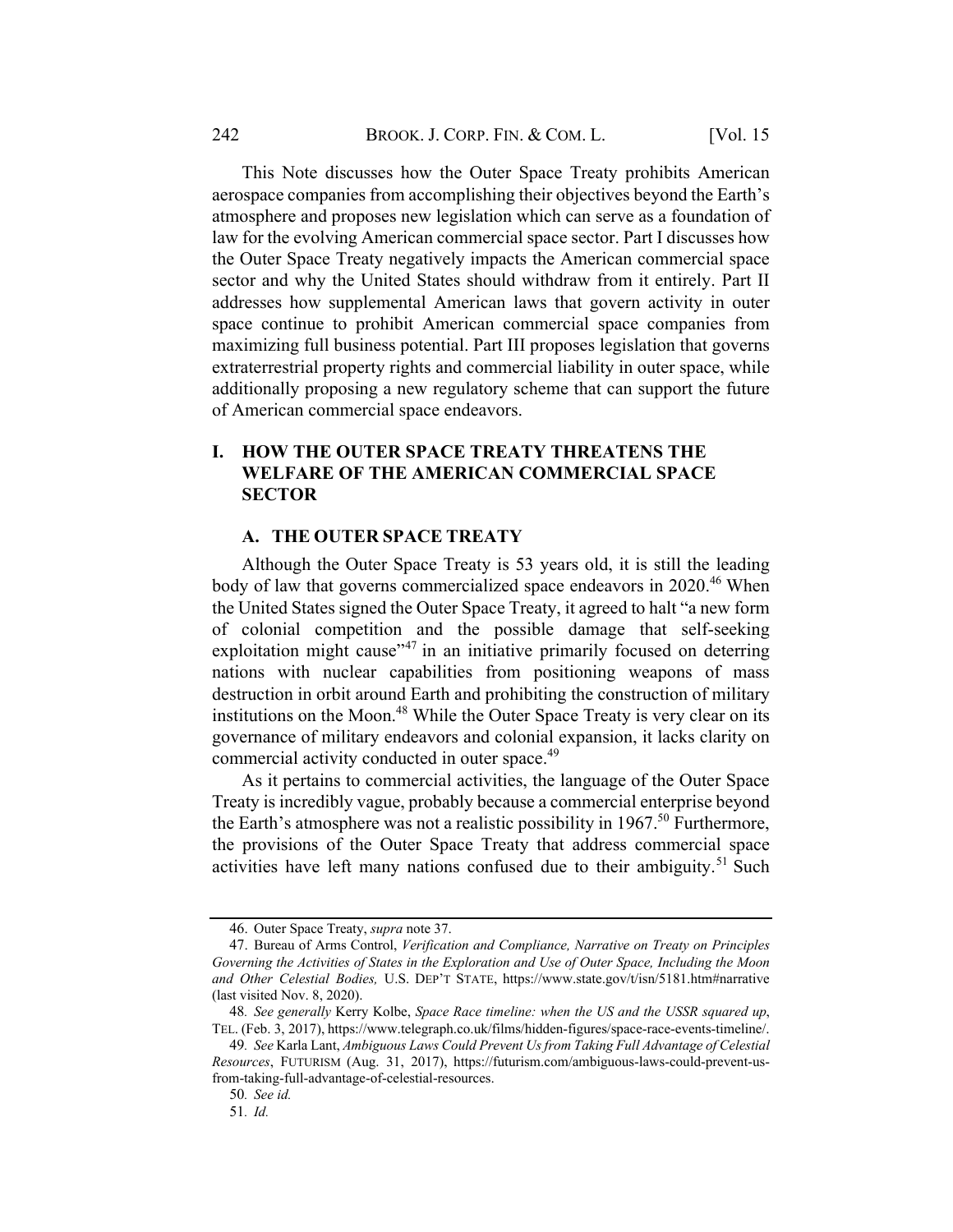language has also proven to hinder the capabilities of the American commercial space industry due to overly restrictive legal constraints.<sup>52</sup> To best understand why the Outer Space Treaty is a threat to the prosperity of the American commercial space sector, it is necessary to grasp how the Outer Space Treaty commercial provisions operate and why they can be problematic for commercial space.<sup>53</sup>

There are three articles included within the Outer Space Treaty that impact the American commercial space sector.<sup>54</sup> First, Article II of the Outer Space Treaty (the Appropriation Clause) addresses the appropriation of space and celestial bodies, including the Moon. <sup>55</sup> Second, Article VI of the Outer Space Treaty (the Regulation Clause) maintains that any commercial space companies—with ties to a signee—conducting activities in outer space or on celestial bodies are subject to the regulation of at least one country that is a signee to the Outer Space Treaty.<sup>56</sup> Third, Article VII of the Outer Space Treaty (the Liability Clause) holds that any and all objects or people that are sent into outer space are liabilities to the country of origin.<sup>57</sup> This Part explores the Appropriation Clause, Regulation Clause, and Liability Clause in depth, while explaining how the Outer Space Treaty jeopardizes the health of the American commercial space sector as a whole.

#### 1. Article II: The Appropriation Clause

The Appropriation Clause provides that "outer space, including the moon and other celestial bodies, [are] not subject to national appropriation by claim of sovereignty, by means of use or occupation, or by any other means."58 The Appropriation Clause is limited to a brief  $31$  words.<sup>59</sup> It is incredibly vague and does not clearly explain law vital to the commercial space industry today. $60$  Specifically, the definition of "national appropriation" is omitted. $61$ Due to this ambiguity, signees to the Outer Space Treaty are left to determine whether commercial appropriation—or commercial activity in general—falls under the scope of national appropriation and is therefore barred by the Outer Space Treaty.<sup>62</sup> Although the Appropriation Clause fails to clearly outline the legal functionality of the commercial space sector,  $63$  several nations assert

<sup>52.</sup> Bozzo, supra note 44, at 607.

<sup>53</sup>. Id.

<sup>54</sup>. Id.

<sup>55</sup>. See Outer Space Treaty, supra note 37.

<sup>56</sup>. Id.

<sup>57.</sup> Bozzo, supra note 44, at 610.

<sup>58</sup>. See Outer Space Treaty, supra note 37.

<sup>59</sup>. Id.

<sup>60.</sup> Stephen Gorove, Interpreting Article II of the Outer Space Treaty, 37 FORDHAM L. REV. 349, 349 (1969) (The Appropriation Clause does not define the scope of outer space, nor does it explain the concept of appropriation).

<sup>61</sup>. Id. at 352.

<sup>62</sup>. Id. at 349.

<sup>63</sup>. Id.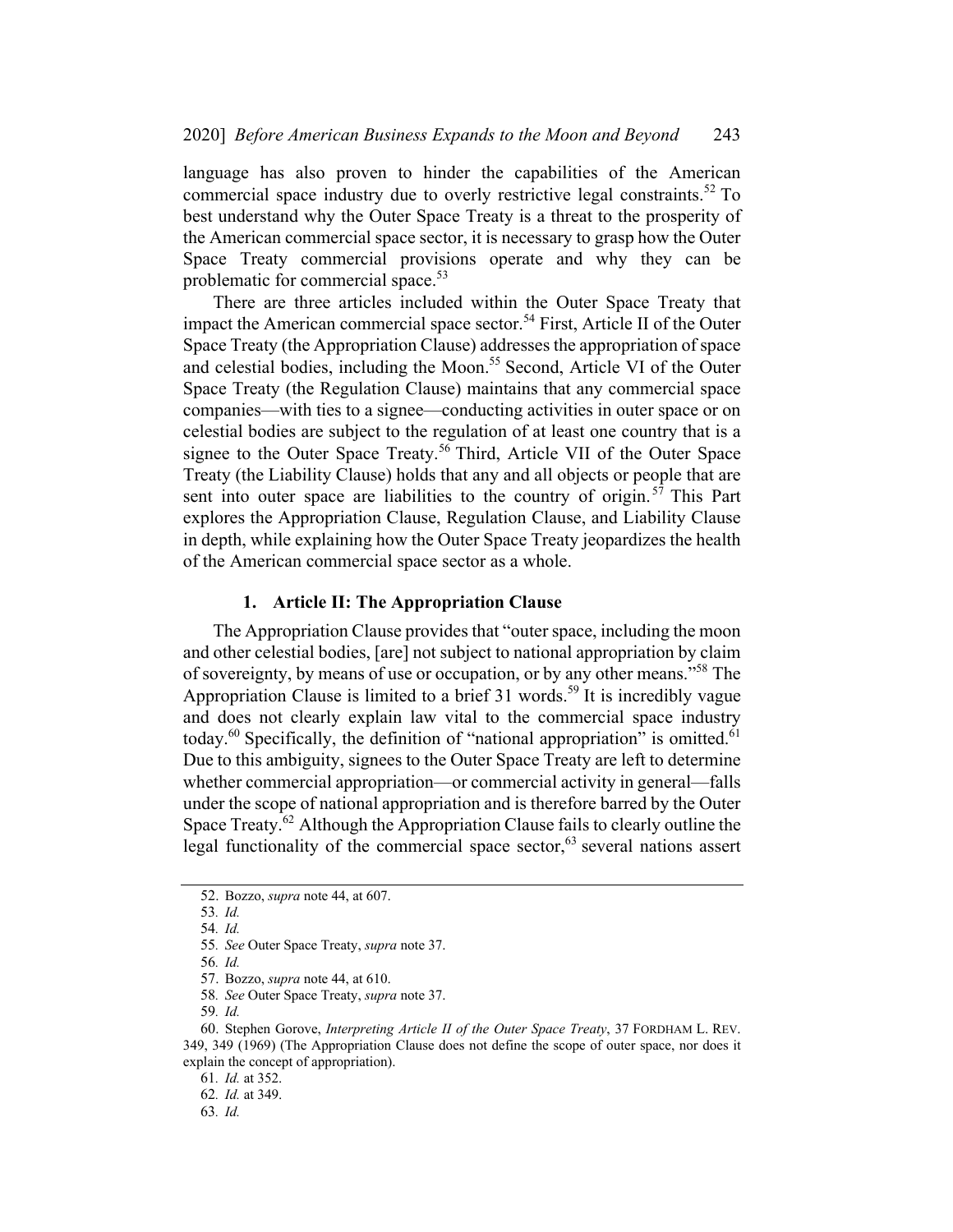that the Appropriation Clause prohibits nongovernmental entities from appropriating outer space and celestial bodies for commercial purposes. $^{64}$  If the United States chose to abide by this interpretation of the Appropriation Clause, the American commercial space sector would suffer tremendously since any business initiatives that incorporate celestial land or utilize specific areas of outer space would be deemed illegal under the Appropriation Clause.<sup>65</sup>

The United States has made few decisions regarding the types of property rights afforded to commercial space companies under the Outer Space Treaty.<sup>66</sup> Be that as it may, the United States will be inclined to make additional decisions soon due to the expanding capabilities of the American commercial space sector.<sup>67</sup> American companies have already developed the technology to reach the Moon now and imminently plan to do  $so^{68}$  Yet there is no law currently in place that distinctly governs the property rights of an American corporation planning to embark on a commercial space venture to the Moon.<sup>69</sup> Because the Appropriation Clause is too vague to support the American commercial space sector and the Outer Space Treaty is outdated, they should be replaced by Congress before American businesses are prepared to venture deeper into space.<sup>70</sup>

#### 2. Article VI: The Regulation Clause

The Regulation Clause of the Outer Space Treaty maintains that any nongovernmental entity operating in outer space or on a celestial body will be supervised by at least one national regulatory body.<sup>71</sup> Specifically, the Regulation Clause provides:

States Parties to the Treaty shall bear international responsibility for national activities in outer space, including the Moon and other celestial bodies, whether such activities are carried on by governmental agencies or by non-governmental entities, and for assuring that national activities are carried out in conformity with the provisions set forth in the present Treaty. The activities of non-governmental entities in outer space, including the Moon and other celestial bodies, shall require authorization and continuing supervision by the appropriate State Party to the Treaty. When activities are carried on in outer space, including the Moon and other celestial bodies, by an international organization, responsibility for compliance with this Treaty

<sup>64.</sup> Lant, supra note 49. (Belgium, Russia, and Brazil argue that the "national appropriation" language in the Outer Space Treaty prohibits resource mining on celestial bodies).

<sup>65</sup>. Id.

<sup>66</sup>. Id.

<sup>67</sup>. Id.

<sup>68.</sup> Starship, supra note 30.

<sup>69</sup>. See Outer Space Treaty, supra note 37.

<sup>70.</sup> Lant, supra note 49.

<sup>71</sup>. See Outer Space Treaty, supra note 37.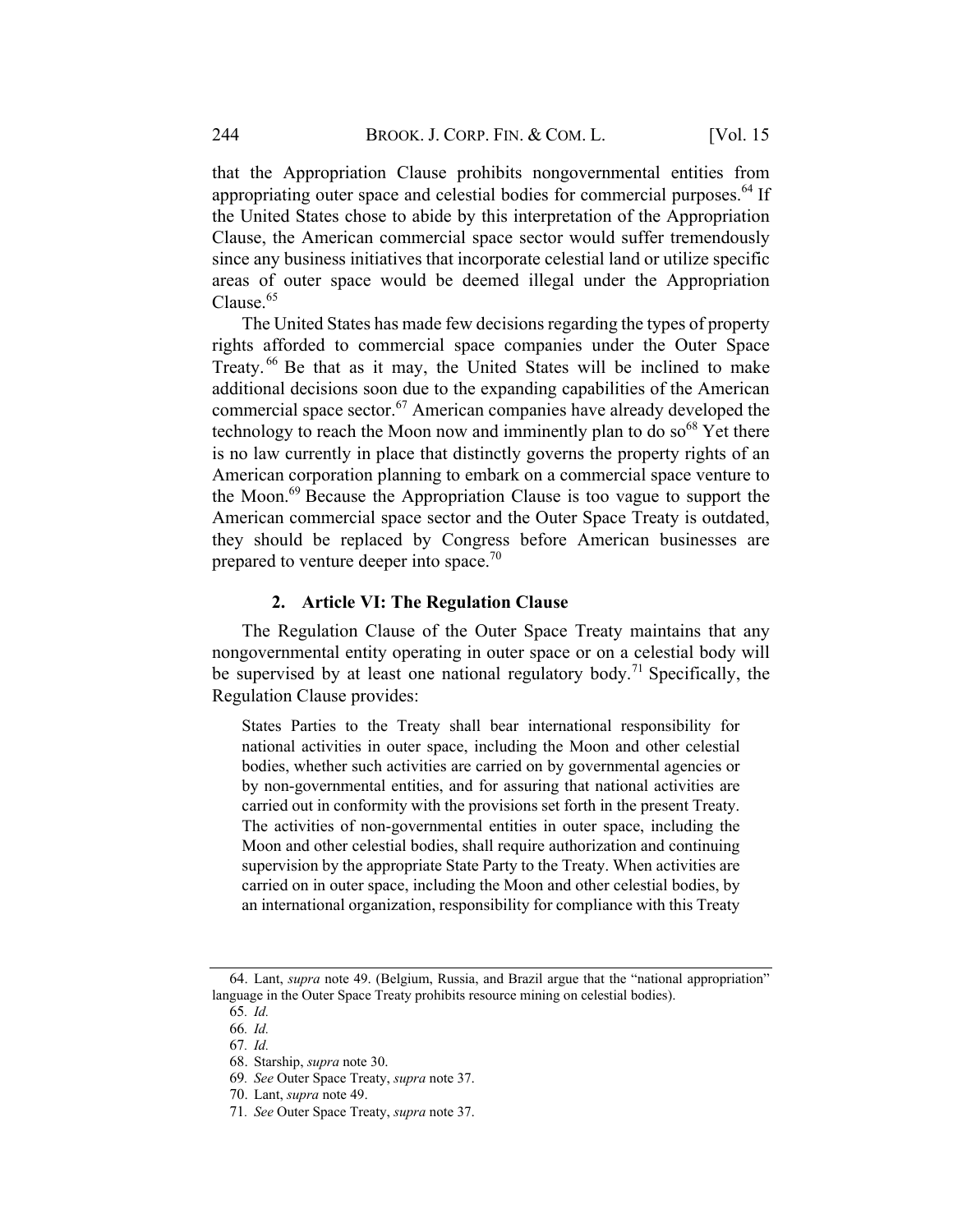shall be borne both by the international organization and by the States Parties to the Treaty participating in such organization.<sup>72</sup>

Essentially, the Regulation Clause impacts the commercial space sector in three ways. First, the Regulation Clause "makes no difference as to whether the activities at issue [are] the state's own or those of private actors."<sup>73</sup> Second, a signee has the power to permit private space activities at its discretion.<sup>74</sup> Third, signees who permit a private space activity have a mandatory legal duty to continually regulate that private space activity.<sup>75</sup> It follows that, in a commercial context, the Regulation Clause aims to create a reality where at least one country will be responsible for the oversight of a corporation doing business beyond the atmosphere of Earth.<sup>76</sup>

Although national oversight of aerospace companies is reasonable on its face, the Regulation Clause may be relied upon to impede the capabilities of the American commercial space sector.<sup>77</sup> For example, if a state regulatory body authorizes a nongovernmental entity to appropriate the Moon and regulates that appropriation pursuant to the Regulation Clause, one can argue that the nongovernmental entity's appropriation of the Moon is actually "national appropriation" under the Appropriation Clause due to the term's ambiguity.<sup>78</sup> This is a strong argument because the Regulation Clause makes any commercial appropriation of outer space or a celestial body unlawful without a state regulatory body authorizing and supervising that appropriation.  $\frac{79}{9}$  As a result, one could contend that any commercial appropriation is national appropriation since appropriation cannot occur without national oversight. <sup>80</sup> Thus, this interpretation of the Regulation Clause may severely inhibit the ability of American commercial space companies to maximize their business capabilities beyond the Earth's

<sup>72</sup>. Id.

<sup>73.</sup> Frank G. von der Dunk, The Origins of Authorisation: Article VI of the Outer Space Treaty and International Space Law, SPACE, CYBER, AND TELECOMMS. L. PROGRAM FAC. PUBL'NS (2011), https://digitalcommons.unl.edu/cgi/viewcontent.cgi?article=1068&context=spacelaw.

<sup>74.</sup> Michael J. Listner, A reality check on Article VI and private space activities, SPACENEWS (June 6, 2017), https://spacenews.com/a-reality-check-on-article-vi-and-private-space-activities/.

<sup>75</sup>. Id.

<sup>76</sup>. See Christopher D. Johnson, Daniel Porras, Christopher M. Hearsey, Sinead O'Sullivan, The Curious Case of the Transgressing Tardigrades, THE SPACE REV. (Aug. 26, 2019), https://www.thespacereview.com/article/3783/1.

<sup>77.</sup> Cristin Finnigan, Why the Outer Space Treaty remains valid and relevant in the modern world, SPACENEWS (Mar. 12, 2018), https://thespacereview.com/article/3448/1 (Arguing generally, if the United States does withdraw from the Outer Space Treaty, it should incorporate language pulled from the Regulation Clause that would give the United States government control to regulate the industry. Just as other industries in the United States are regulated by the appropriate United States government office, the regulation of the commercial space sector would need to be enforced by the appropriate governing body).

<sup>78</sup>. Id.

<sup>79</sup>. Id.

<sup>80</sup>. Id.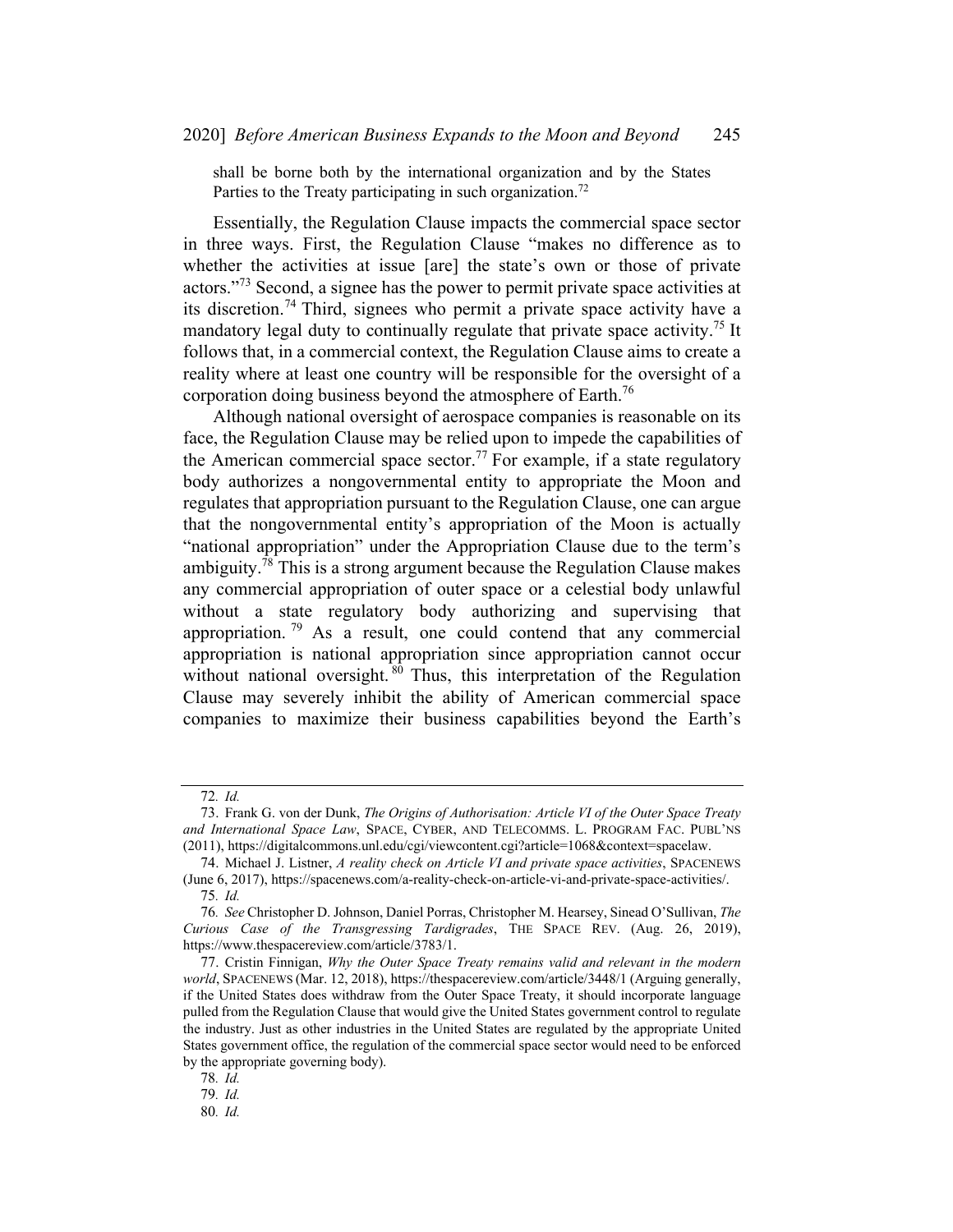atmosphere because their activities in outer space may reasonably be regarded as national appropriation under the Outer Space Treaty.<sup>81</sup>

Since the Outer Space Treaty is an international treaty ratified by the United States, the judiciary has an obligation to enforce its laws pursuant to Article VI of the United States Constitution.<sup>82</sup> If a legal claim arose under the Outer Space Treaty within United States jurisdiction, whether commercial appropriation is considered to fall under the veil of national appropriation will ultimately rely upon the legal interpretation of a federal judge. 83 Anticipating how a judge will rule is unpredictable and can vary drastically.<sup>84</sup> Thus, it would be safer for the prosperity of the American commercial space sector if a judge was never required to interpret the Regulation Clause of the Outer Space Treaty at all.<sup>85</sup> Although the purpose of the Regulation Clause should not be entirely rejected in future legislation, the law as it stands within the Outer Space Treaty threatens the welfare of the American commercial space industry and the United States should replace the Outer Space Treaty with new legislation that clearly permits commercial appropriation to some extent.

#### 3. Article VII: The Liability Clause

Under the Liability Clause of the Outer Space Treaty, a nation is liable for any and all objects and people it sends into outer space, including objects or people belonging to a nongovernmental entity.<sup>86</sup> Further, signees to the Outer Space Treaty retain jurisdiction, ownership, and control of items on their registry that are left in outer space or on celestial bodies.<sup>87</sup> Specifically, the Liability Clause provides:

A State Party to the Treaty on whose registry an object launched into outer space is carried shall retain jurisdiction and control over such object, and over any personnel thereof, while in outer space or on a celestial body. Ownership of objects launched into outer space, including objects landed or constructed on a celestial body, and of their component parts, is not affected by their presence in outer space or on a celestial body or by their return to the Earth. Such objects or component parts found beyond the limits of the State Party to the Treaty on whose registry they are carried shall be returned to that State Party, which shall, upon request, furnish identifying data prior to their return.<sup>88</sup>

<sup>81</sup>. Id.

<sup>82.</sup> Listner, supra note 74.

<sup>83.</sup> See Frank H. Easterbrook, Legal Interpretation and the Power of the Judiciary, 7 HARV. J.L. & PUB. POL'Y 87, 94-95 (1984).

<sup>84</sup>. Id. at 96.

<sup>85</sup>. Id. at 94-95.

<sup>86.</sup> Bozzo, supra note 44, at 610. (When a private American business launches an object into outer space, the object is registered under the United States' registry).

<sup>87</sup>. See Outer Space Treaty, supra note 37.

<sup>88</sup>. Id.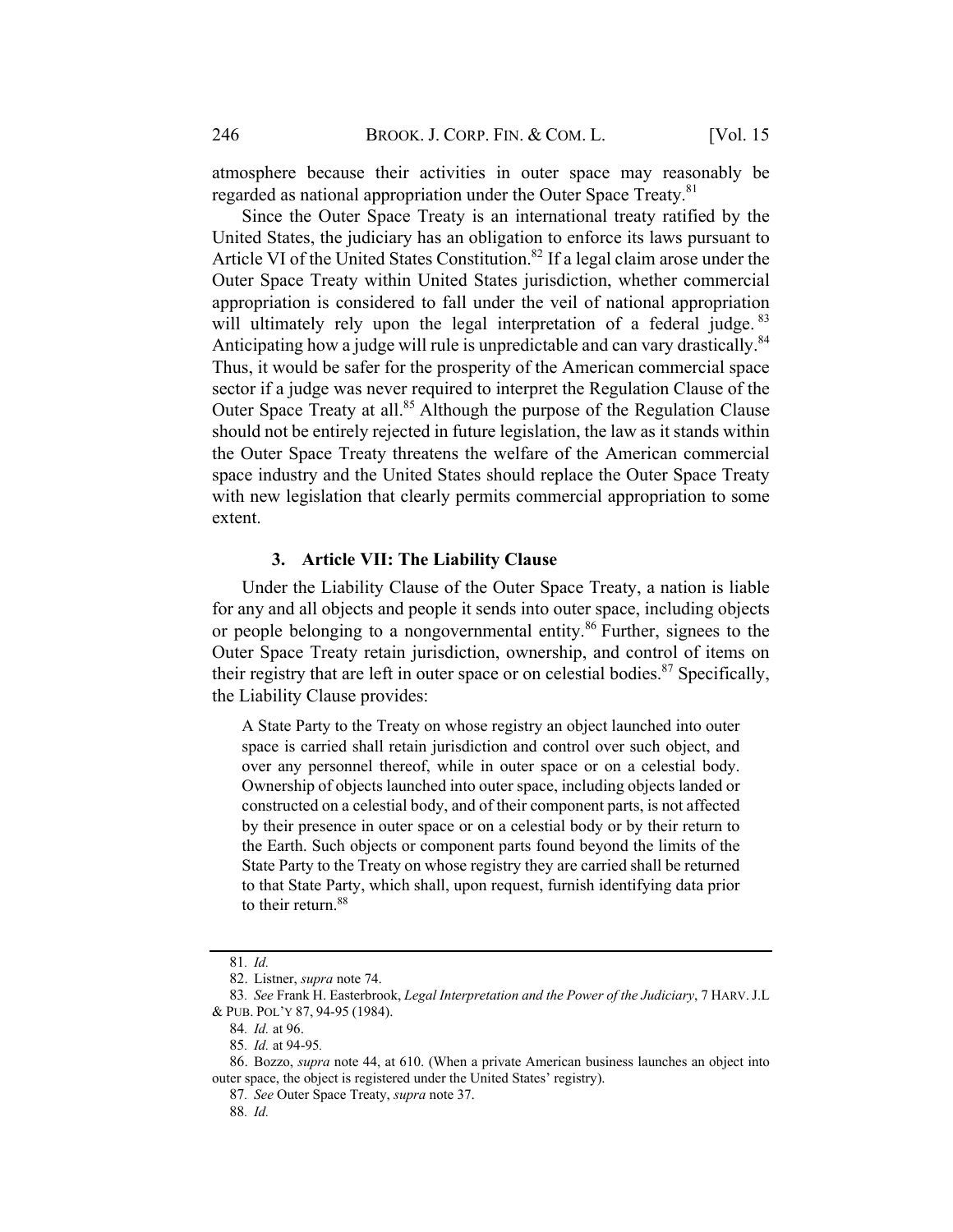Essentially, the Liability Clause "[holds] state parties responsible for the actions of their nongovernmental entities,"<sup>89</sup> and provides that the proper signee maintains jurisdiction, ownership, and control of everything it vacates beyond the Earth's atmosphere.<sup>90</sup>

The Liability Clause leaves the United States vulnerable to liability for all American commercial activities in outer space,  $91$  including those that have been regarded as common practice in the commercial space industry for decades. <sup>92</sup> American nongovernmental entities have long possessed the ability to send satellites into outer space.<sup>93</sup> Launching objects beyond the Earth's atmosphere is not a newfound practice for commercial space companies.<sup>94</sup> Due to the increasing capabilities of the American commercial space sector, this common practice will only continue to develop.<sup>95</sup> Therefore, due to the Liability Clause's language regarding liability, there is a seemingly incomplete regulatory framework that governs the commercial space sector which subjects the United States to liability it should not bear the burden for.<sup>96</sup>

Under separate bodies of law that govern other industries, the United States is not held liable for damages that strain from the actions of corporate actors.<sup>97</sup> Thus, it does not make sense for the United States to be held liable for the actions of American commercial space companies pursuant to the Liability Clause. For example, when an American company owns a vessel that is operated by its crew members on international waters, and those crew members collide that American vessel with a foreign vessel, the United States government is not liable to pay damages on behalf of the American company.<sup>98</sup> Conversely, when an American company owns a spacecraft that is operated by private astronauts in outer space, and those private astronauts collide with a foreign satellite, the United States is liable to pay damages on behalf of the American company pursuant to the Liability Clause.<sup>99</sup> The reality is that the Liability Clause abates a risk of liability for any activities

<sup>89.</sup> James A Vedda, The Outer Space Treaty: Assessing its Relevance at the 50-Year Mark, AEROSPACE CORP. (June, 2017), https://aerospace.org/sites/default/files/2018-05/OuterSpace Treaty.pdf.

<sup>90</sup>. See Mind the Gap (In Space Law That Is), FOR ALL MOONKIND, https://www. forallmoonkind.org/2018/12/09/mind-the-gap/ (last visited Nov. 8, 2020).

<sup>91.</sup> Outer Space Treaty, supra note 37.

<sup>92.</sup> See Johnny Wood, The countries with the most satellites in space, WORLD ECON. F. (Mar. 4, 2019), https://www.weforum.org/agenda/2019/03/chart-of-the-day-the-countries-with-the-mostsatellites-in-space/.

<sup>93</sup>. See Telstar, SMITHSONIAN NAT'L AIR & SPACE MUSEUM, https://airandspace.si.edu/ collection-objects/communications-satellite-telstar (last visited Nov. 8, 2020).

<sup>94.</sup> Wood, supra note 92.

<sup>95.</sup> Grush, supra note 29.

<sup>96.</sup> Johnson, Porras, et al., supra note 76.

<sup>97</sup>. See 46 U.S.C. § 30505.

<sup>98</sup>. Id.

<sup>99.</sup> See Outer Space Treaty, supra note 37.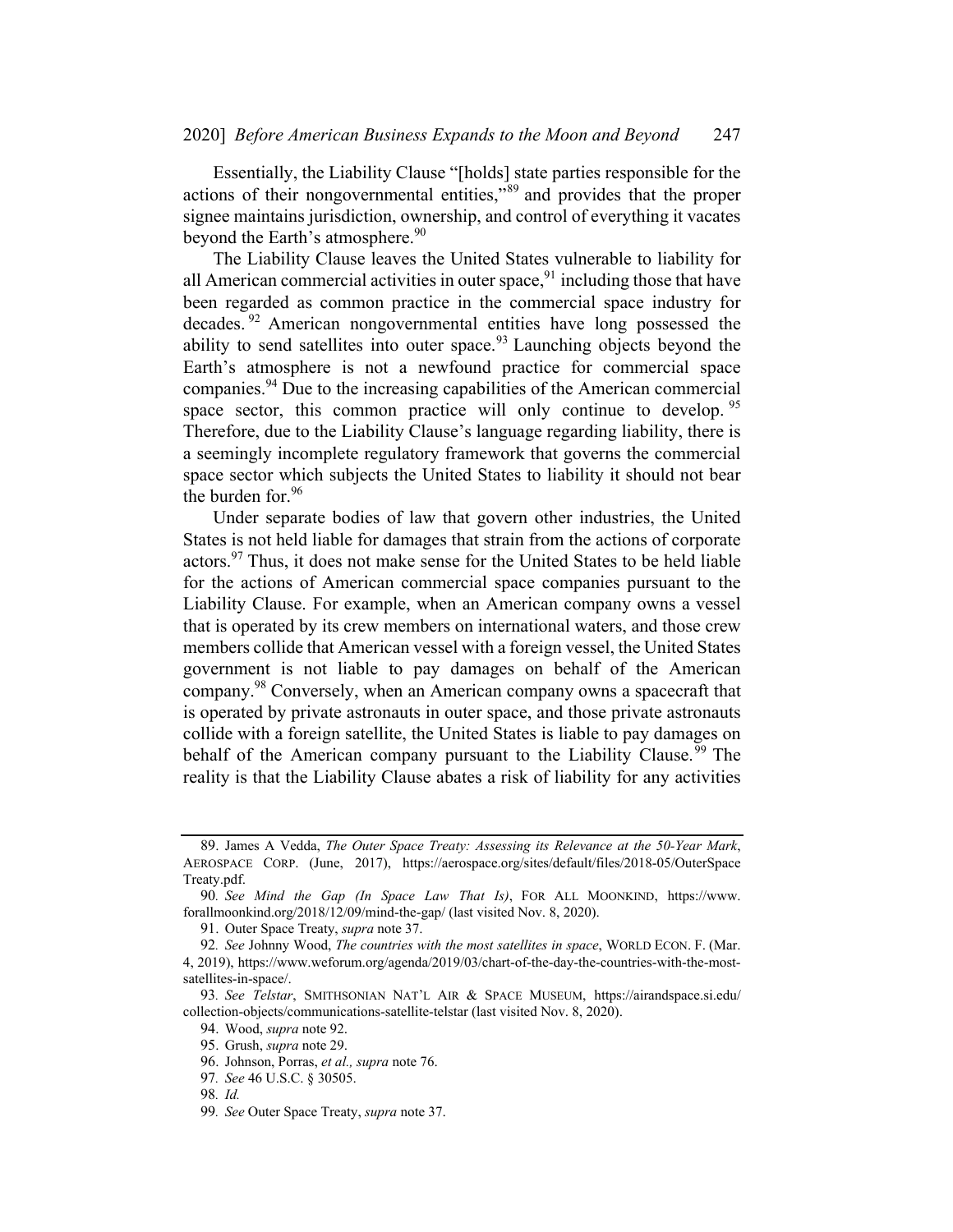conducted in outer space for American commercial space companies because all liability is automatically shifted to the United States government.<sup>100</sup>

In actuality, the Outer Space Treaty negating the liability of commercial space companies for actions occurring off Earth<sup>101</sup> is damaging to the American commercial space sector. First, without a culture of accountability, the commercial space sector will likely suffer.<sup>102</sup> If there are limited consequences for the failures of commercial space companies, there is a heightened chance of ineffective execution.<sup>103</sup> Second, if there is a commercially related accident occurring in outer space and the United States becomes liable for damages due to that commercially related accident, the United States would be less inclined to authorize commercial space activities pursuant to the Regulation Clause in fear of being held liable for future damages. In the same token, investors may decide to withdraw their funding from the American commercial space industry.<sup>104</sup> Third, if the United States becomes hesitant to authorize commercial space activities, it will become significantly harder for American commercial space companies to achieve their business initiatives.<sup>105</sup> Therefore, the United States should abandon the Liability Clause, withdraw from the Outer Space Treaty in order to protect the financial interests of the United States government, and establish a high standard of care for American commercial space companies looking to expand business to outer space.

# II. WHY ADDITIONAL AMERICAN COMMERCIAL SPACE LAWS ARE INADEQUATE TO GOVERN THE IMPENDING **BOOM OF THE COMMERCIAL SPACE SECTOR**

Since the United States signed the Outer Space Treaty in  $1967$ ,  $106$ American legislation supplementing the treaty has been adopted sparingly despite the gradually increasing prevalence of the commercial space economy.<sup>107</sup> For better or for worse, the United States has embraced select legislation that has significantly impacted the commercial space sector.<sup>108</sup> First, the Convention on International Liability for Damage Caused by Space Objects (the Liability Convention) is an international treaty signed by the United States that serves as an auxiliary to the Liability Clause of the Outer

<sup>100</sup>. Id.

<sup>101</sup>. Id.

<sup>102</sup>. See Craig Hickman, 6 Pitfalls of a Lack of Accountability in the Workplace — and How to Fix Them, PARTNERS IN LEADERSHIP (Apr. 10, 2018), https://www.partnersinleadership.com/ insights-publications/pitfalls-of-lack-workplace-accountability/.

<sup>103</sup>. Id.

<sup>104</sup>. See Outer Space Treaty, supra note 37.

<sup>105</sup>. Id.

<sup>106</sup>. Id.

<sup>107</sup>. See Space Law, SPACE POL'Y ONLINE https://spacepolicyonline.com/topics/commercialspace-activities/#us-aerospace-companies (last visited Nov. 8, 2020).

<sup>108</sup>. Id.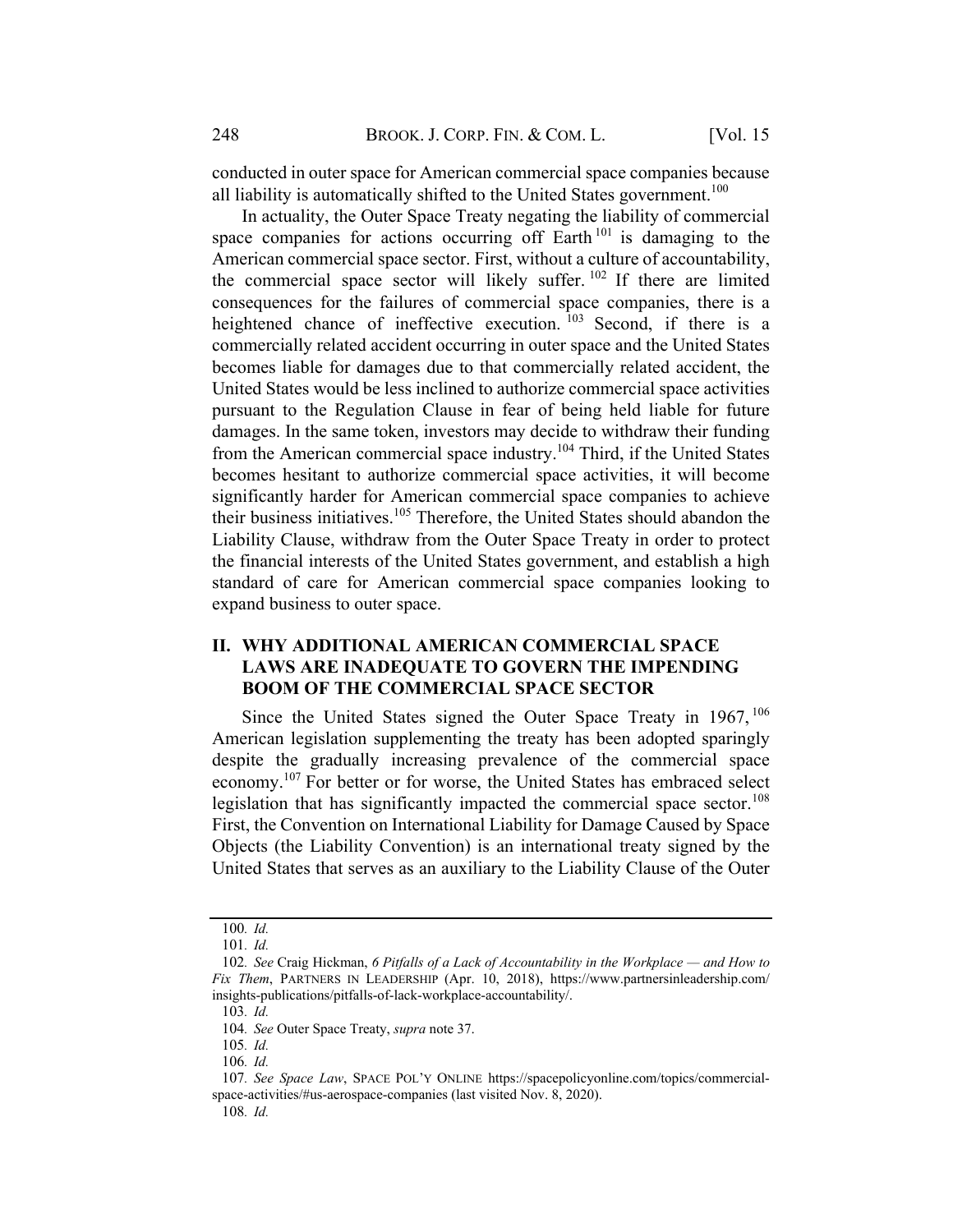Space Treaty.<sup>109</sup> Second, the 1984 Commercial Space Launch Act (the Launch Act) designates the Department of Transportation (DOT) as the federal agency responsible for overseeing American commercial space launches and commercial space flight.<sup>110</sup> Third, the 2015 Commercial Space Launch Competitiveness Act (the SPACE Act) awards American companies property rights to resources mined from asteroids.<sup>111</sup> This Part explores the Liability Convention, Launch Act, and SPACE Act in depth, and explains whether each provision is beneficial for the welfare of the American commercial space sector, as well as describing how these regulations are still insufficient to govern the unremitting boom of the commercial space economy.

#### A. THE LIABILITY CONVENTION

The Liability Convention was signed by the United States in 1972 and creates supplemental law that acts as a companion to the Liability Clause of the Outer Space Treaty. <sup>112</sup> The Liability Convention provides "that a launching State shall be absolutely liable to pay compensation for damage caused by its space object[s] on the surface of the Earth or to aircraft in flight, $"^{113}$  and "[the launching state is] liable for damage due to its faults in space."<sup>114</sup> Further, the Liability Convention lays out a procedural method to bring a claim for damages which maintains "[a] State which suffers damage, or whose natural or juridical persons suffer damage, may present to a launching State a claim for compensation for such damage."<sup>115</sup> The Liability Convention is designed to reinforce the Liability Clause of the Outer Space Treaty and seeks to accommodate for space-related accidents<sup>116</sup> by creating

<sup>109</sup>. See 24 U.S.T. 2389.

<sup>110.</sup> Commercial Space Launch Act, Oct. 30, 1984, 84 CIS PL 98575 (In 1998, Congress also passed the 1998 Commercial Space Act, which broadened the regulatory power of the DOT to include the authority to police any American commercial spacecraft as it reenters the Earth's atmosphere from outer space). See Commercial Space Act of 1998, Oct. 28,1998, P.L. 105-303.

<sup>111</sup>. See generally United States Commercial Space Launch Competitiveness Act, May 12, 2015, 114 H.R. 2262.

<sup>112</sup>. See 24 U.S.T. 2389.

<sup>113</sup>. Id. (The term "damage" is defined by the Liability Convention as "loss of life, personal injury or other impairment of health; or loss of or damage to property of States or of persons, natural or juridical, or property of international intergovernmental organizations." The term "space object" is defined by the Liability Convention as "component parts of a space object as well as its launch vehicle and parts thereof").

<sup>114.</sup> United Nations, Convention on International Liability Caused by Space Objects, https://www.unoosa.org/oosa/en/ourwork/spacelaw/treaties/introliability-convention.html (last visited Nov. 8, 2020).

<sup>115.</sup> 24 U.S.T. 2389.

<sup>116.</sup> Pavle Kilibarda, Space law revisited: The regime of international liability in space, MEDIUM (Apr. 27, 2017), https://medium.com/law-and-policy/space-law-revisited-the-regime-ofinternational-liability-in-space-66a864fa5157.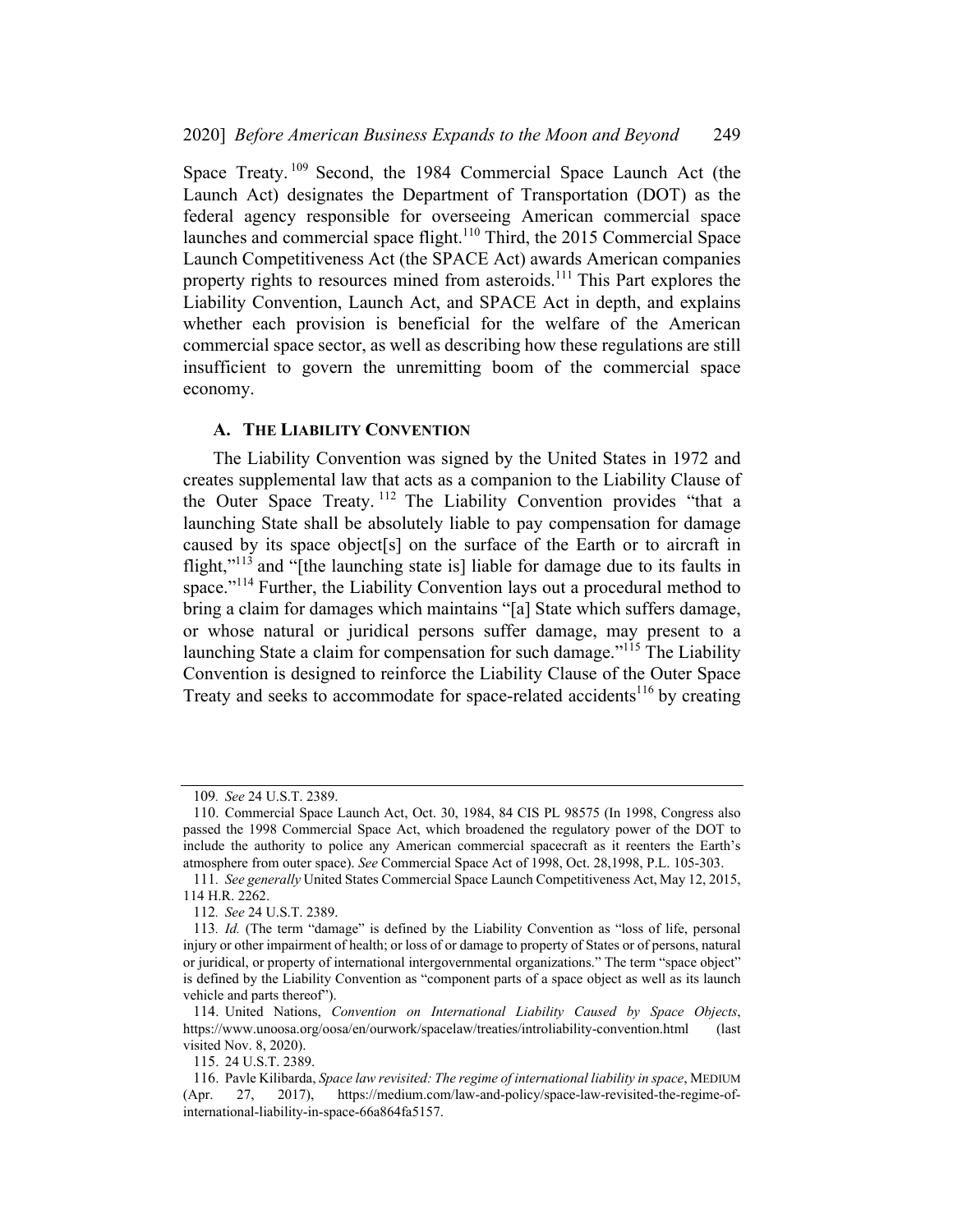procedural law for "presenting and resolving claims for damages caused by space objects on the Earth, to aircraft, or to other space objects."<sup>117</sup>

Similar to the Liability Clause of the Outer Space Treaty,  $118$  the Liability Convention continues to leave the United States vulnerable to liability for all American nongovernmental activities occurring in outer space or on celestial bodies.<sup>119</sup> Although the Liability Convention implements a procedure for a claim to be brought under the Liability Clause, there is still an insufficient regulatory substructure governing the American commercial space sector that exposes the United States government to liability it should not bear the burden for. <sup>120</sup> Instead of adding legislation that would hold American commercial space companies accountable for their actions in outer space or on celestial bodies, the Liability Convention only makes it easier for parties to bring a claim for damages against the United States for the activities of its nongovernmental entities.<sup>121</sup>

The Liability Convention is a step backward for the American commercial space sector.<sup>122</sup> The Liability Convention bolsters the design of the Liability Clause by creating a clear and concise set of procedural law, which any American commercial space company can easily cite to avoid claims brought against it for damages straining from extraterrestrial commercial activities.<sup>123</sup> This is problematic for the commercial space sector because such conduct can diminish a culture of accountability. <sup>124</sup> As previously mentioned, the United States will become hesitant to authorize commercial space activities if the country is in jeopardy of being held liable for damages straining from the actions of aerospace entities.<sup>125</sup> The Liability Convention can be troublesome for American commercial space companies given that limited authorization from the United States government will damper opportunities to enhance commercial space initiatives, <sup>126</sup> which may result in reduced cash flow and harm the overall commercial space economy. <sup>127</sup> Therefore, the Liability Convention negatively impacts the American commercial space sector and its work in tandem with the Liability Clause of the Outer Space Treaty is not sufficient to govern commercial liability in outer space or on celestial bodies.

<sup>117</sup>. See Space Law, SPACE POL'Y ONLINE, https://spacepolicyonline.com/topics/spacelaw/#domestic (last visited Nov. 23, 2019).

<sup>118</sup>. See generally Outer Space Treaty, supra note 37.

<sup>119</sup>. See generally 24 U.S.T. 2389.

<sup>120.</sup> Johnson, Porras, et al., supra note 76.

<sup>121</sup>. See 24 U.S.T. 2389.

<sup>122</sup>. See generally Outer Space Treaty, supra note 37.

<sup>123</sup>. See 24 U.S.T. 2389.

<sup>124.</sup> Hickman, supra note 102.

<sup>125</sup>. See Outer Space Treaty, supra note 37.

<sup>126</sup>. Id.

<sup>127.</sup> See generally Jean Murray, Cash Flow - How It Works to Keep Your Business Afloat, THE BALANCE SMALL BUS. (July 17, 2019), https://www.thebalancesmb.com/cash-flow-how-it-worksto-keep-your-business-afloat-398180.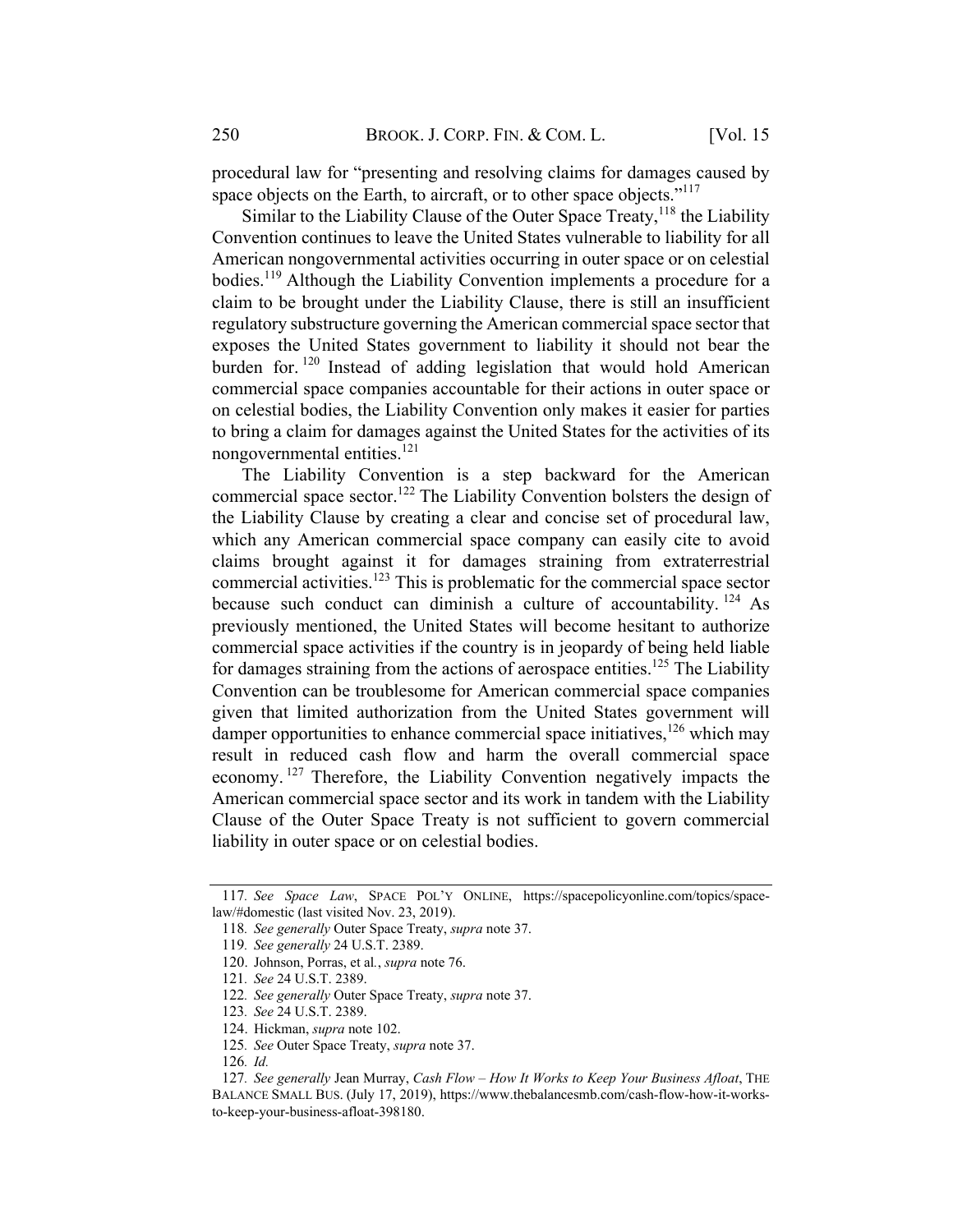#### **B.** THE LAUNCH ACT

The Launch Act was passed by Congress in 1984 and appointed the DOT asthe federal agency in charge of regulating launch activities of the American commercial space sector.<sup>128</sup> The Launch Act maintains that the "DOT [is] the principal oversight agency for commercial launch operations and licensing" and is responsible for "facilitat[ing] commercial space launches."<sup>129</sup> In 2004, the Launch Act was amended to broaden the DOT's regulatory power to include the oversight of commercial human spaceflight.<sup>130</sup> In retrospect, the Launch Act was a motion by Congress to appoint an American regulatory body to authorize and regulate commercial space activity in a manner consistent with the Regulation Clause of the Outer Space Treaty.<sup>131</sup>

The Launch Act's designation of the DOT as the managerial body tasked with governing the commercial space industry was a positive movement for the American commercial space sector because it created an American space arena that is impartial.<sup>132</sup> The purpose of the Regulation Clause of the Outer Space Treaty does not independently threaten the American commercial space industry.<sup>133</sup> Yet, when the Regulation Clause is combined with the language of the Appropriation Clause, it threatens the welfare of the American commercial space industry by potentially barring select commercial space endeavors.<sup>134</sup> Regardless of whether or not the United States withdraws from the Outer Space Treaty, there should remain a governmental regulatory body responsible for the oversight of American aerospace companies since it will best ensure that the law is administered equally throughout the American commercial space sector.<sup>135</sup>

Even though the Launch Act's purpose was a step in the right direction for the American commercial space industry, it is not the best foundation of law for the future regulation of the commercial space sector. Until now, the Launch Act served a relevant purpose for the United States, but the law omitted language necessary to permit the DOT to regulate upcoming commercial space initiatives.<sup>136</sup> For example, the Launch Act fails to grant the DOT regulatory powers to oversee commercial robotic spaceflight.<sup>137</sup> American commercial space companies not only plan on sending private

<sup>128.</sup> Space Law, *supra* note 117. (Since the passing of the Launch Act, the DOT has designated the Federal Aviation Administration's Office of Commercial Space Transportation as the proper DOT branch to regulate commercial launches and commercial human spaceflight).

<sup>129.</sup> Commercial Space Launch Act, Pub. L. No. 98-575, 98 Stat. 3055 (1984).

<sup>130.</sup> Space law, supra note 117.

<sup>131</sup>. See generally Outer Space Treaty, supra note 37.

<sup>132</sup>. See Commercial Space Launch Act, Pub. L. No 98-575, Oct. 30, 1984, 98 Stat. 3055.

<sup>133.</sup> Finnigan, supra note 77.

<sup>134</sup>. Id.

<sup>135</sup>. See generally Commercial Space Launch Act, Pub. L. No 98-575, Dec. 23, 2004, 98 Stat. 3055.

<sup>136</sup>. Id.

<sup>137</sup>. See Commercial Space Launch Amendments Act of 2004, Pub. L. No. 108-492, Dec. 23, 2004,, 118 Stat. 3974.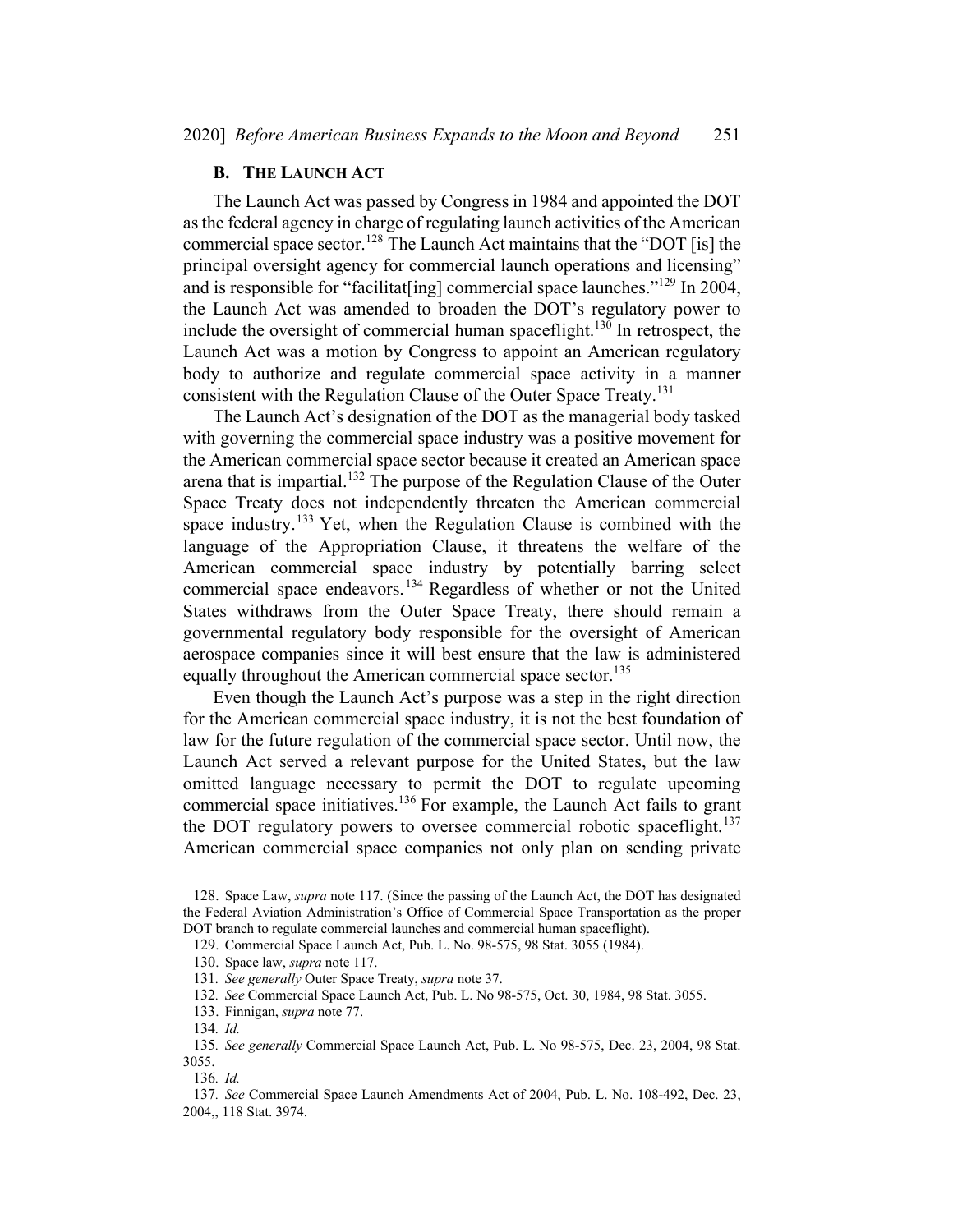astronauts into outer space, but also unmanned spacecraft. <sup>138</sup> Thus, the Launch Act should either be amended to include a wider variety of commercial space activities or be replaced entirely prior to the impending boom of the commercial space sector.

The United States government has already identified that the Launch Act may be ill-equipped to regulate the commercial space industry.<sup>139</sup> On May 24, 2018, President Donald Trump issued Space Policy Directive-2 (SPD- $2$ ,<sup>140</sup> which outlined a plan to designate the Department of Commerce (DOC) as a "one-stop shop" for any and all regulations concerning the American commercial space sector.<sup>141</sup> Further, in response to SPD-2, the Secretary of Commerce, Wilbur Ross, introduced the idea of moving all commercial space regulatory functions into a newly created DOC office: the Bureau of Space Commerce.<sup>142</sup> Although the new plan did not pass in Congress,<sup>143</sup> the idea of creating a new administrative agency to oversee the future of the American commercial space industry may not be a bad idea.<sup>144</sup> Given the complexity of the commercial space sector and the unknowns that the industry will certainly face, housing all regulatory power under one roof may eliminate the disadvantages of bureaucracy.<sup>145</sup> Therefore, the creation of a "one-stop shop" regulatory body could be increasingly positive for the American commercial space economy.<sup>146</sup>

### **C. THE SPACE ACT**

The SPACE Act was passed by Congress in  $2015^{147}$  and serves as the only law since the Outer Space Treaty to address American property rights in outer space and on celestial bodies.<sup>148</sup> The purpose of the SPACE Act is "[t]o facilitate a pro-growth environment for the developing commercial

143. Commercial Space Activities, supra note 140.

144. Foust, supra note 142.

<sup>138.</sup> See Matt Williams, Robotic asteroid mining spacecraft wins a grant from NASA, UNIVERSE TODAY (June 14, 2019), https://www.universetoday.com/142524/robotic-asteroid-miningspacecraft-wins-a-grant-from-nasa/.

<sup>139</sup>. See Jen Rae Wang, New Space Policy Directive Calls for Human Expansion Across Solar System, NASA (Dec. 11, 2017), https://www.nasa.gov/press-release/new-space-policy-directivecalls-for-human-expansion-across-solar-system.

<sup>140</sup>. See Commercial Space Activities, SPACE POL'Y ONLINE, https://spacepolicyonline.com /topics/commercial-space-activities/ (last visited Nov. 8, 2020).

<sup>141</sup>. Id.

<sup>142.</sup> Jeff Foust, Commerce Department seeks to increase American space industry's global competitiveness, SPACENEWS (Apr. 9, 2019), https://spacenews.com/commerce-department-seeksto-increase-american-space-industrys-global-competitiveness/.

<sup>145</sup>. See Remarks by U.S. Commerce Secretary Wilbur L. Ross at the Sixth National Space Council Meeting, http://spaceref.com/news/viewpr.html?pid=54536 (last visited Nov. 8, 2020) [hereinafter Remarks] (statement of U.S. Com. Sec'y Wilbur L. Ross).

<sup>146.</sup> Foust, supra note 142.

<sup>147.</sup> United States Commercial Space Launch Competitiveness Act, May 12, 2015, 114th Cong. (2015).

<sup>148</sup>. See Outer Space Treaty, supra note 37.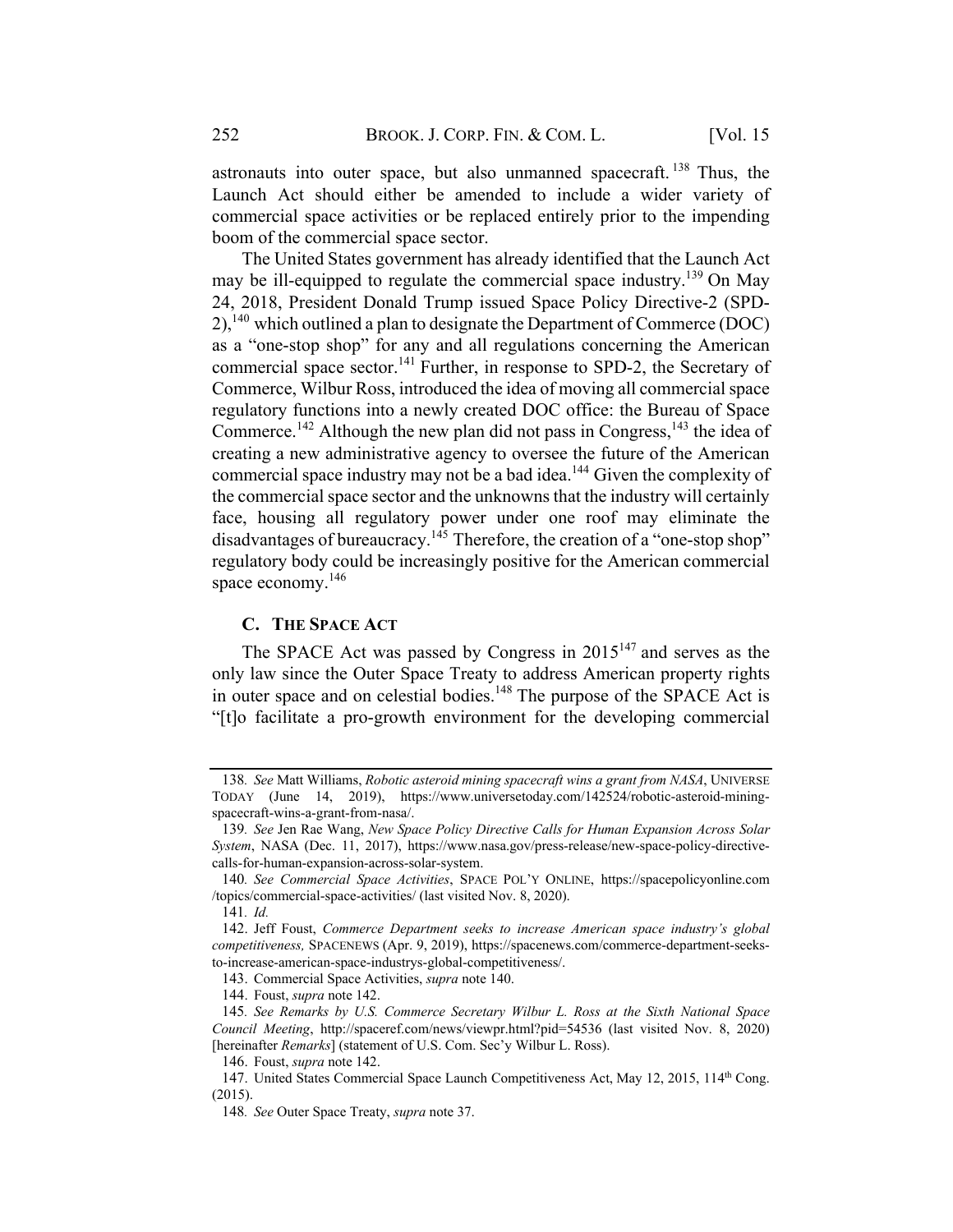space industry by encouraging private sector investment and creating more stable and predictable regulatory conditions[.]"149 The SPACE Act's impact on the commercial space sector is drastic because it grants property rights to American commercial space companies that mine elements and minerals from resources located beyond Earth's atmosphere. <sup>150</sup> Ultimately, the SPACE Act's allowance of limited celestial property rights demonstrates Congress' narrow interpretation of "national appropriation" pursuant to the Appropriation Clause of the Outer Space Treaty. Therefore, the SPACE Act indicates how American legislation governing the commercial space sector may develop in the future.

The SPACE Act is a legislative milestone that revolutionizes the American commercial space industry because it contains provisions creating the first instance of commercial extraterrestrial property rights in the United States.<sup>151</sup> The SPACE Act grants American commercial space companies the power to mine space resources and retain property rights over what is collected from celestial bodies.<sup>152</sup> As a result of this legislation, American commercial space companies can own, sell, and distribute any elements or minerals they mine in outer space.<sup>153</sup> Given that several American companies have business initiatives that include mining celestial bodies for natural resources, the SPACE Act is a monumental feat for the American commercial space sector.<sup>154</sup> Further, the SPACE Act indicates that Congress does not consider commercial appropriation to be considered national appropriation under the Appropriation Clause of the Outer Space Treaty.<sup>155</sup> Therefore, the SPACE Act is likely the first of several laws that will substantially expand the rights of American businesses looking to exert property rights in outer space and on celestial bodies.<sup>156</sup>

<sup>149.</sup> United States Commercial Space Launch Competitiveness Act, May 12, 2015, 114<sup>th</sup> Cong.  $(2015)$ ..

<sup>150.</sup> H.R. 1508, 114th Cong. § 2 (2015) (The term "space resources" is not specifically defined, thus, is broad enough to encompass resources found on celestial bodies).

<sup>151.</sup> See United States Commercial Space Launch Competitiveness Act, May 12, 2015, 114<sup>th</sup> Cong. (2015).

<sup>152.</sup> Space Law, supra note 117.

<sup>153</sup>. See Gbenga Oduntan, Who Owns Space? US Asteroid-Mining Act is Dangerous And Potentially Illegal, CONVERSATION (Nov. 25, 2015), https://theconversation.com/who-owns-spaceus-asteroid-mining-act-is-dangerous-and-potentially-illegal-51073.

<sup>154.</sup> See Jesse Dunietz, Floating Treasure: Space Law Needs to Catch Up with Asteroid Mining, SCI. AM. (Aug. 28, 2017), https://www.scientificamerican.com/article/floating-treasure-space-lawneeds-to-catch-up-with-asteroid-mining/.

<sup>155</sup>. See Kurt Taylor, Fictions of the Final Frontier: Why the United States Space Act of 2015 is Illegal, 33 EMORY. INT'L L. REV. 653, 662-63 (2019).

<sup>156</sup>. See Dominic Basulto, How property rights in outer space may lead to a scramble to exploit the moon's resources, WASH. POST (Nov. 18, 2015), https://www.washingtonpost. com/news/innovations/wp/2015/11/18/how-property-rights-in-outer-space-may-lead-to-ascramble-to-exploit-the-moons-resources/.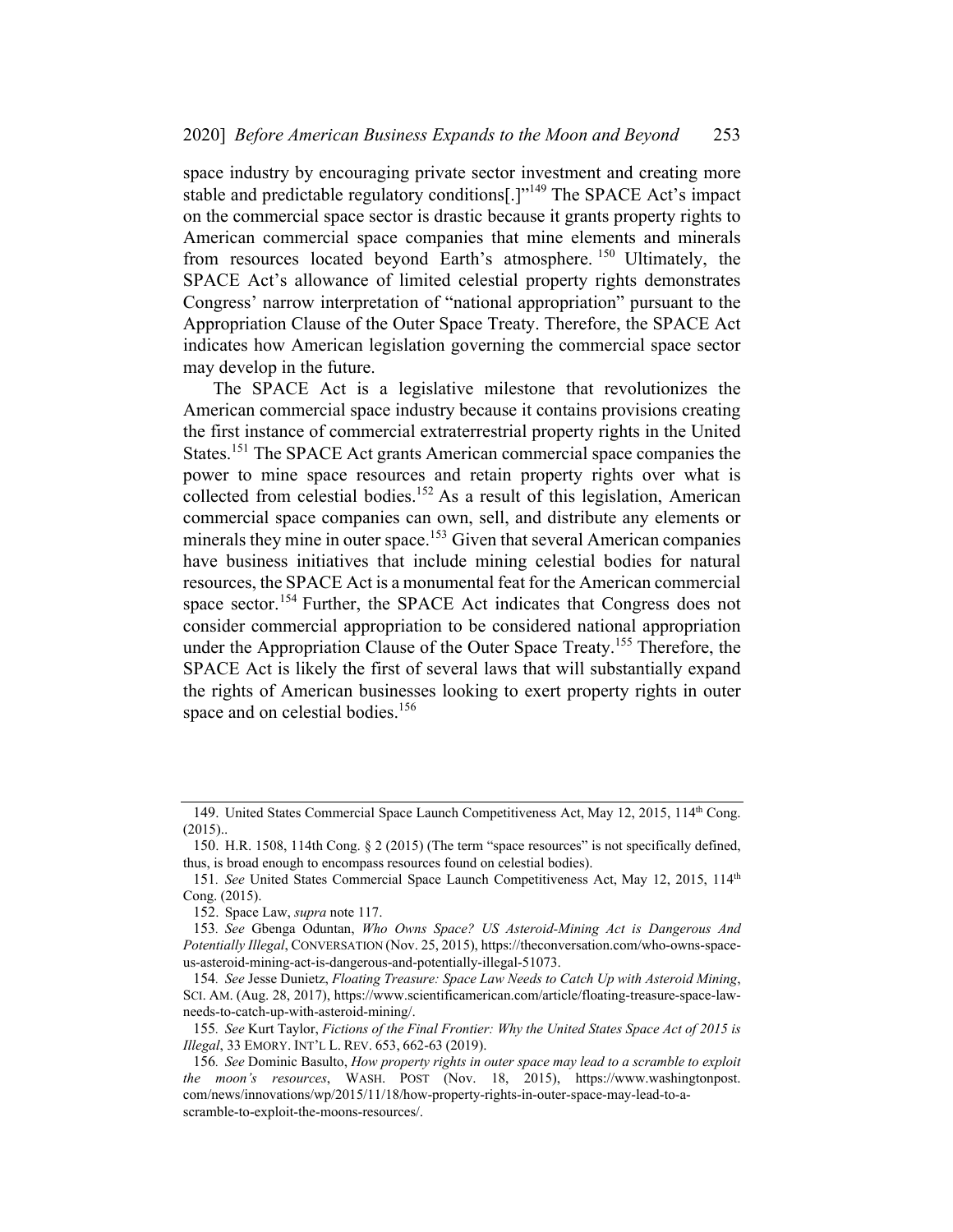Conversely, while Congress considers the SPACE Act to abide by the law contained within the Outer Space Treaty,<sup>157</sup> some signees of the Outer Space Treaty believe that the SPACE Act directly violates the Apprpriation Clause.<sup>158</sup> Specifically, Russia, Brazil, and Belgium claim that the SPACE Act "runs afoul of the [Outer Space] treaty[,]" and considers commercial mining to be national appropriation under the Appropriation Clause.<sup>159</sup> This argument is founded upon a broader reading of the term "national appropriation" under the Appropriation Clause.<sup>160</sup> Nonetheless, whether or not a signee considers the Outer Space Treaty to dictate that commercial appropriation is considered national appropriation under the Appropriation Clause, the Outer Space Treaty "[does not] provide [signees] with much guidance," and this dispute is likely to remain a perpetual argument of statutory interpretation.<sup>161</sup> Therefore, as long as the United States is a party to the Outer Space Treaty, fellow signees may choose to disagree with the legality of the SPACE Act which may result in sanctions against the United States for its "breach" of the Outer Space Treaty due to the "illegal" behavior of its commercial space companies.<sup>162</sup>

# **III. PROPOSED LEGISLATION**

In an effort to manufacture a legislative regime that is stable, comprehensible, and well equipped to govern the growing parameters of the American commercial space sector, the United States should withdraw from the Outer Space Treaty and adopt new legislation that, at a minimum, creates a foundation of law which can serve as a legal substructure for the future of the American commercial space economy. Whether that legislation comes in the form of a domestic law or an international treaty replacing the current accord is irrespective of the fact that new legislation must remedy the shortcomings of the Outer Space Treaty and existing supplemental American commercial space laws.

Ultimately, there are three legal domains that the United States should consider after withdrawing from the Outer Space Treaty. First, the United States needs to expand on the limited commercial property rights provided by the SPACE Act<sup>163</sup> and adopt legislation that specifically outlines the boundaries of the commercial appropriation of outer space and celestial bodies. Second, the United States should secede from the Liability

<sup>157</sup>. Id.

<sup>158.</sup> Taylor, supra note 155, at 662.

<sup>159.</sup> Dunietz, supra note 154.

<sup>160.</sup> Finnigan, supra note 77.

<sup>161.</sup> Dunietz, supra note 154.

<sup>162</sup>. See Beth Delay, The Outer Space Treaty has been remarkably successful – but is it right for the modern age?, CONVERSATION (Jan. 27, 2017), https://theconversation.com/the-outer-spacetreaty-has-been-remarkably-successful-but-is-it-fit-for-the-modern-age-71381.

<sup>163.</sup> United States Commercial Space Launch Competitiveness Act, H.R. 2262, 114th Cong. § 51303 (2015).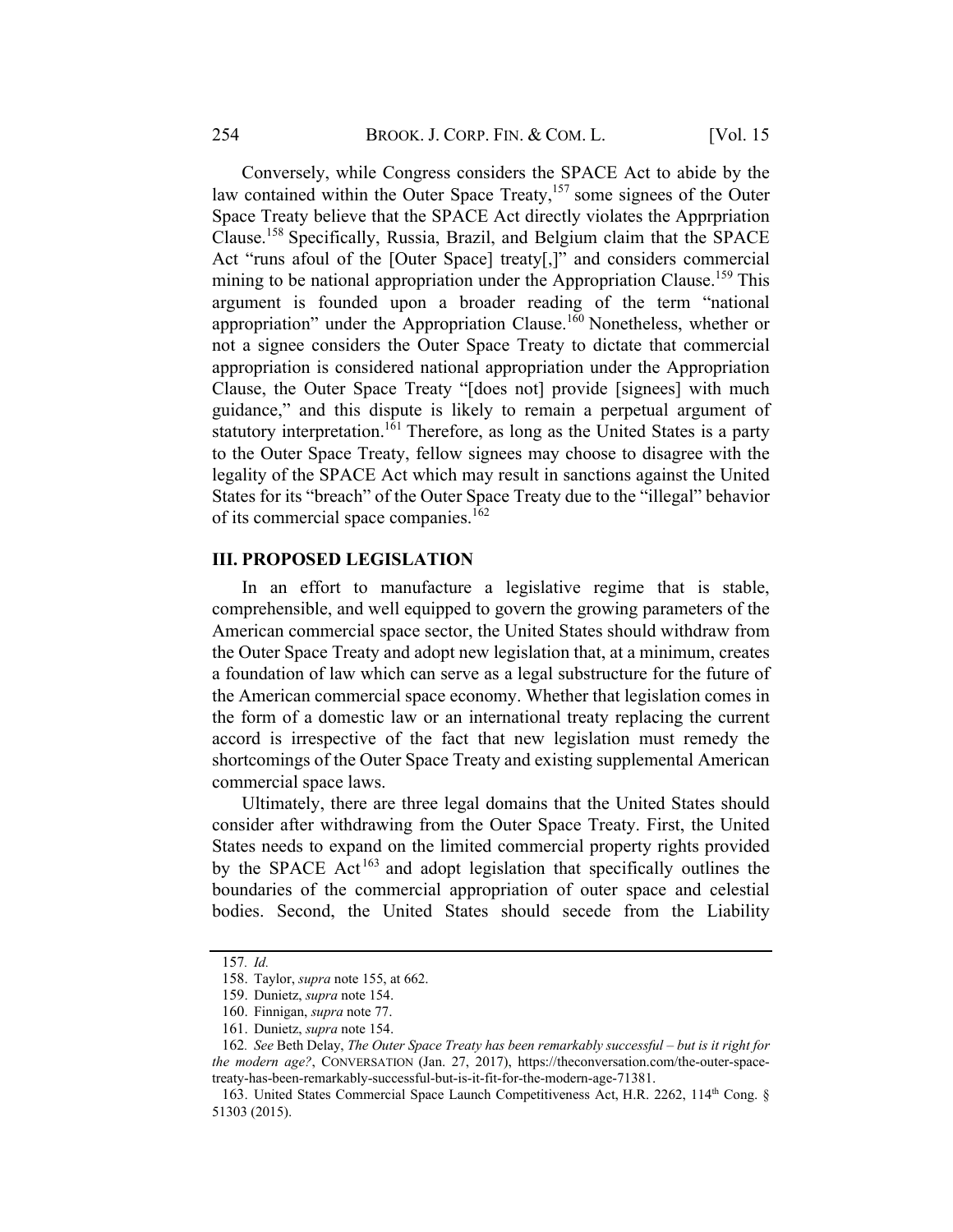Convention<sup>164</sup> and adopt legislation that shifts the burden of liability for extraterrestrial commercial activities from the United States government to the American commercial space sector. Third, the United States should adopt a configuration of the legislation proposed in SPD- $2^{165}$  and regulate the American commercial space industry under one roof through the utilization of a new government office tasked with solely regulating the American commercial space industry. While additional law will be needed to supplement this proposed legislation, these three domain proposals can serve as the foundation for American commercial space law as governance necessities continue to expand and develop with the growth of the commercial space industry in the future.

#### A. THE COMMERCIAL APPROPRIATION DOMAIN

Due to the far-reaching business aspirations of American commercial space companies,  $166$  the United States must elaborate on the limited property rights afforded by the SPACE Act.<sup>167</sup> Although the SPACE Act was a step in the right direction for the American commercial space sector,  $^{168}$  the limited power of American nongovernmental entities to maintain property rights over materials mined from space objects<sup>169</sup> is not broad enough to sustain the growth of the industry.<sup>170</sup> While the United States should not expand property rights to incorporate sovereignty, modern technology is extending the limits of the commercial space sector  $171$  and American companies' business initiatives will require the ability to utilize lunar land in the near future.<sup>172</sup> Fortunately, legislators do not need to look too far to discover an American body of law which can serve as a substructure for commercial land use on the Moon. Legislation governing deep sea mining can be relied upon as provisional legislation governing extraterrestrial property rights and land use until the commercial space sector is better understood by legislators and commercial space law adapts to problems that are currently unforeseen in the industry.

Under the Deep Seabed Hard Mineral Act of 1980 (DSHMRA), the United States has consistently maintained the position that American businesses have the right to mine the seabed of international waters.<sup>173</sup>

<sup>164</sup>. See 24 U.S.T. 2389.

<sup>165.</sup> Wang, supra note 139.

<sup>166.</sup> Commercial Space Activities, supra note 140.

<sup>167.</sup> United States Commercial Space Launch Competitiveness Act H.R. 2262, 114th Cong. § 51303 (2015).

<sup>168.</sup> Dunietz, supra note 154.

<sup>169.</sup> United States Commercial Space Launch Competitiveness Act, H.R. 2262, 114th Cong. § 51303 (2015).

<sup>170.</sup> Delay, supra note 162.

<sup>171.</sup> Commercial Space Activities, supra note 140

<sup>172.</sup> Blue Origin, *supra* note 31.

<sup>173.</sup> 30 U.S.C. § 1401(12) (2002).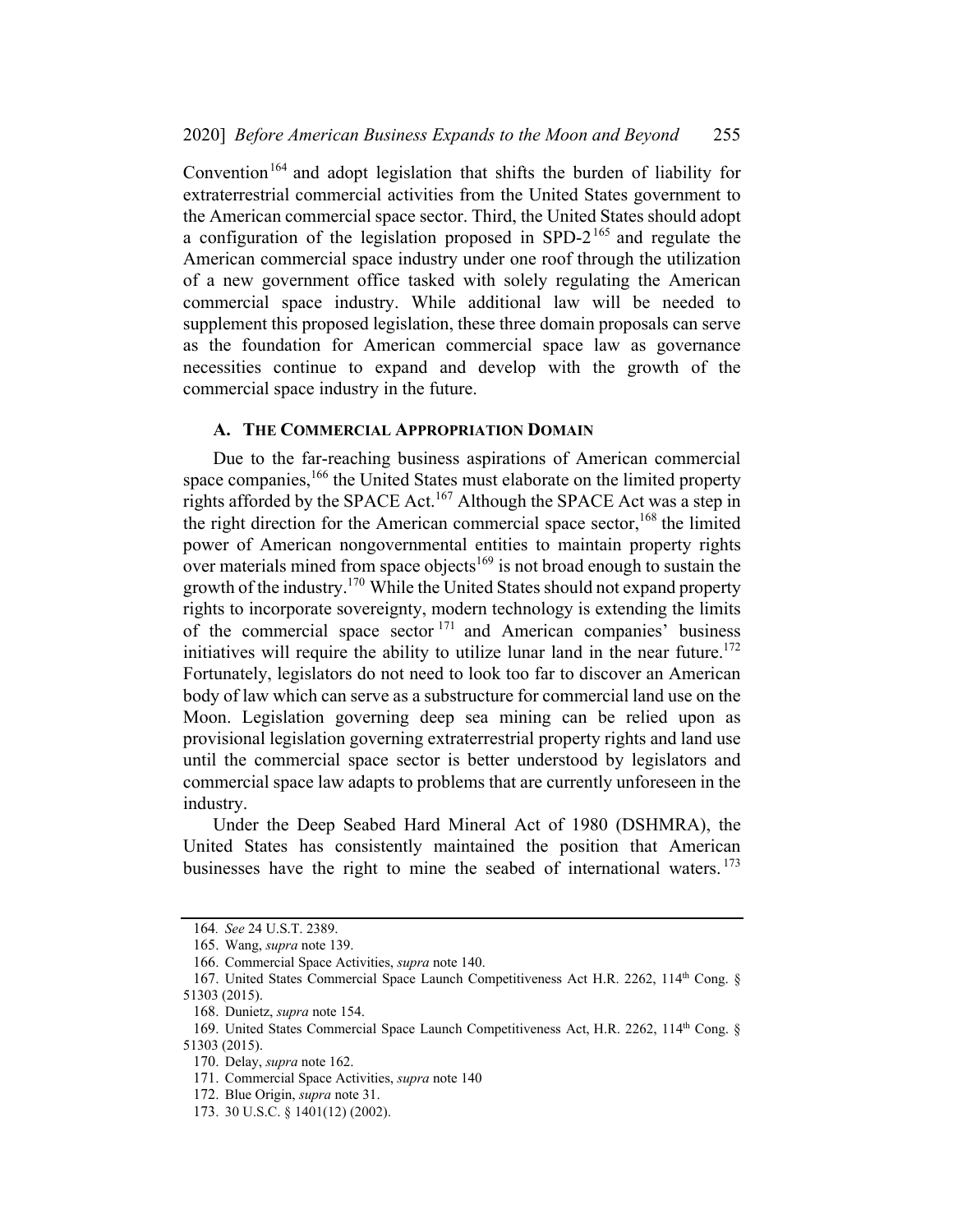Similar to the SPACE Act, the DSHMRA gives American businesses property rights over materials mined from global commons.<sup>174</sup> However, unlike the SPACE Act, the DSHMRA explicitly allows American corporations to make claims to areas within international waters.<sup>175</sup> The only limitations to these claims are that (1) American corporations are unable to lay claim to sovereignty over these areas, and (2) activities conducted under the protection of the DSHMRA must respect the rights of other nations engaging in the same activities.<sup>176</sup> Therefore, although the high seas are considered an international global common, <sup>177</sup> the DSHMRA explicitly permits American businesses to utilize areas beyond the boundaries of the United States for commercial purposes without exercising sovereignty over those domains or preventing other entities from engaging in similar activities.<sup>178</sup>

Given the SPACE Act only allows American corporations to exercise property rights over materials mined from celestial bodies, it would be highly beneficial for American legislators to borrow language from the DSHMRA when crafting new commercial space legislation in the future. Incorporating law akin to the DSHMRA and applying it to the commercial space arena would grant American aerospace companies the ability to occupy areas in outer space or on celestial bodies for commercial purposes.<sup>179</sup> For example, similar to how an American corporation is permitted to assemble and operate an oil rig on international waters under the DSHMRA, <sup>180</sup> an American commercial space company should be able to construct and manage a lunar base on the Moon for business purposes so long as the corporation does not claim sovereignty and does not prohibit other entities from participating in similar activities. If the United States were to tailor the law within the DSHMRA to be applied beyond Earth's atmosphere, legislators can begin to chip away at the shortcomings of the SPACE Act and lay the groundwork for a relatively untouched area of law pertaining to extraterrestrial property rights and land use.

However, if the United States were to adopt language straining from the DSHMRA and apply it as provisional legislation governing outer space and celestial bodies, there is a possibility that the private sector can abuse the powers given to it through new legislation. Communal property systems have

<sup>174</sup>. See Steven Groves, The U.S. Can Mine the Deep Seabed Without Joining the U.N. Convention on the Law of the Sea, HERITAGE FOUND. (Dec. 4, 2012), https://www. heritage.org/report/the-us-can-mine-the-deep-seabed-without-joining-the-un-convention-the-lawthe-sea.

<sup>175</sup>. Id.

<sup>176</sup>. Id.

<sup>177.</sup> Jeffery L. Dunoff, Reconciling International Trade with Preservation of the Global Commons: Can We Prosper and Protect?, 49 WASH. & LEE L. REV. 1407, 1408 (1992).

<sup>178.</sup> Groves, supra note 174, at 5.

<sup>179.</sup> 30 U.S.C. § 1401(12) (2002).

<sup>180</sup>. Id.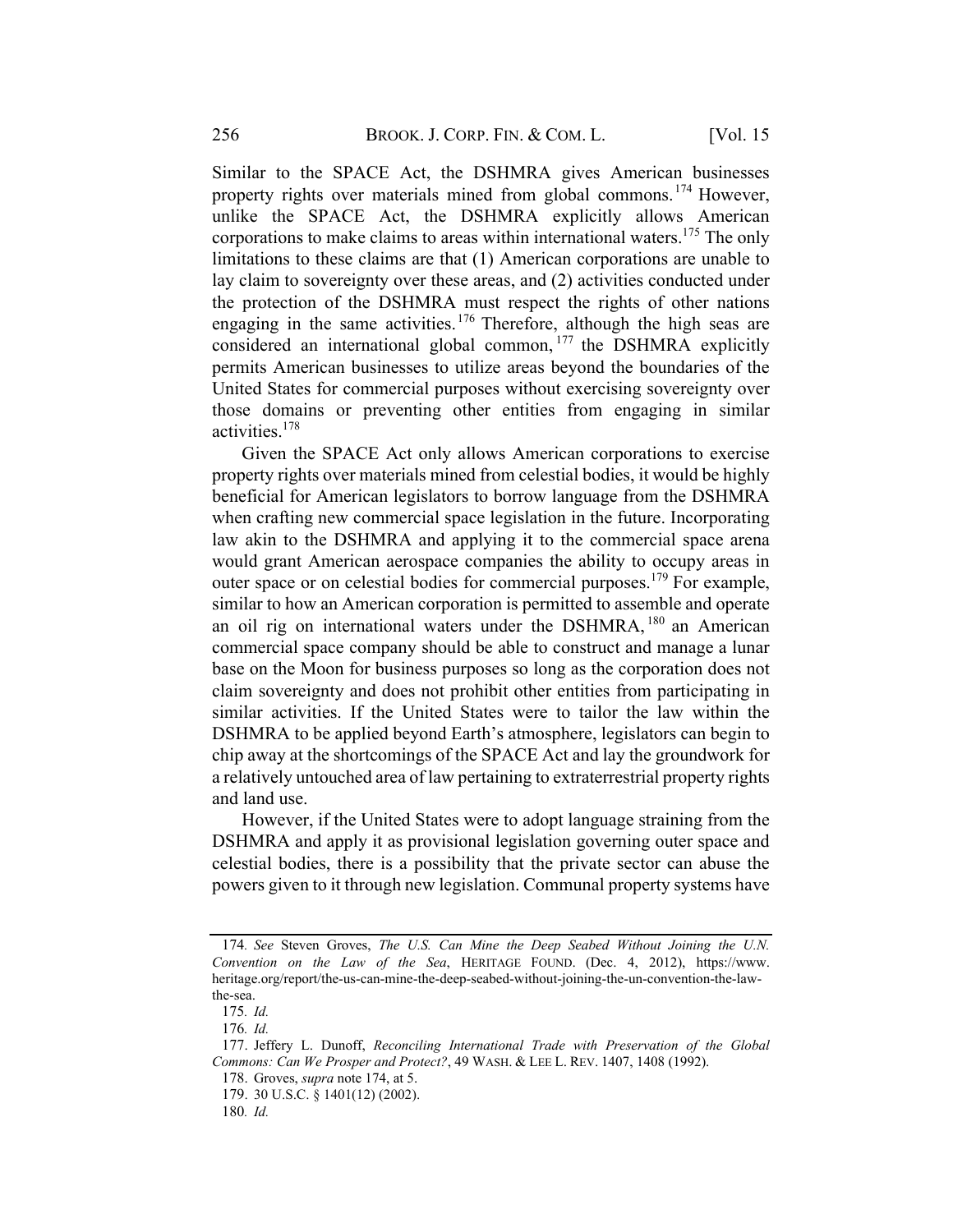historically created an "incentive for individual over exploitation."<sup>181</sup> Given that a majority of the Earth's resources are in jeopardy of being exhausted by commercial entities,  $182$  "global commons are susceptible to overuse."  $183$ When incorporating provisions of the DSHMRA that would allow for corporations to occupy extraterrestrial areas, legislators must only provide leeway to occupancy rights as needed. Giving the American commercial space industry too much freedom in outer space can be dangerous, and until legislators better understand the byproducts of the commercial space sector, the law should tread lightly in these areas.

Nevertheless, an adaptation of the DSHMRA can be overwhelmingly positive for the American commercial space sector. American commercial space companies looking to establish a sustained presence on the Moon,<sup>184</sup> mine on celestial bodies, <sup>185</sup> or deliver private astronauts to the lunar surface<sup>186</sup> need a body of law that clearly regulates the activities necessary to accomplish these business initiatives. Thus, the United States should implement law borrowed from the DSHMRA that will grant commercial space companies the ability to occupy areas on celestial bodies and in outer space for business purposes. In doing so, the law will better accommodate the ambitions of American commercial space sector while also constructing a legislative foundation that can be built upon when new problems arise in the future.

#### **B. THE COMMERCIAL LIABILITY DOMAIN**

In addition to new laws governing extraterrestrial property rights and land use, a revised legislative composition is required to best regulate the liabilities of American commercial space companies operating in outer space or on celestial bodies. The Outer Space Treaty, later reinforced by the Liability Convention, has left the United States government subject to liability it should not bear the burden for  $187$  while also diminishing a sense of corporate responsibility amongst the commercial space sector.<sup>188</sup> Ultimately, as the law currently stands, the United States is liable for all damages caused by American nongovernmental entities that occur beyond Earth's

<sup>181.</sup> See Erin A. Clancy, The Tragedy of the Global Commons, 5 IND. J. GLOBAL LEG. STUD. 601, 604 (1998).

<sup>182.</sup> See Anne-Sophie Brandlin, The Earth is exhausted – we're using up its resources faster than it can provide, DEUTSHE WELLE (Jan. 8, 2017), https://www.dw.com/en/the-earth-is-exhaustedwere-using-up-its-resources-faster-than-it-can-provide/a-39924823.

<sup>183.</sup> Clancy, supra note 181, at 604.

<sup>184.</sup> Blue Moon, supra note 31.

<sup>185.</sup> See James E Dunstan, Mining outer space may be cool but is it legal, ROOM (Jan. 7, 2016), https://room.eu.com/article/mining-outer-space-may-be-cool-but-is-it-legal.

<sup>186.</sup> Starship, supra note 30.

<sup>187</sup>. See 24 U.S.T. 2389.

<sup>188.</sup> Hickman, supra note 102.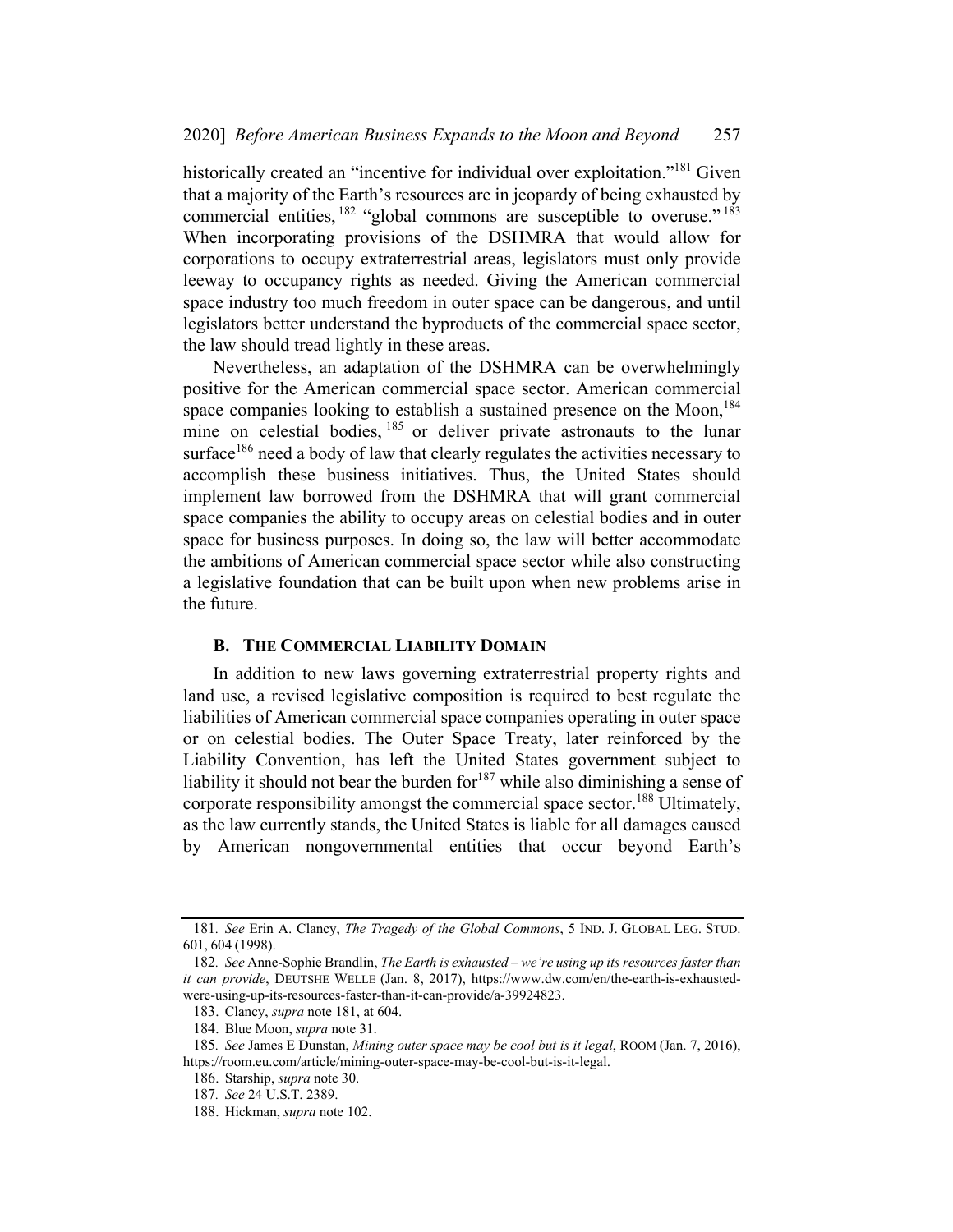atmosphere.<sup>189</sup> Given that the legislation governing extraterrestrial liability was crafted during a time where the commercial space industry was dormant,<sup>190</sup> the United States is overdue for new liability policies. Again, legislators should examine the legislative framework regulating international waters to serve as a preliminary tool until lawmakers become more accustomed to issues unique to the commercial space industry. Specifically, the United States should adopt principles used by the United Nations Convention on the Law of the Sea (the Sea Convention) concerning the nationality of ships to influence and enforce commercial liability in outer space.

The United Nations created a legal system with the Sea Convention that can be useful for legislators looking to craft new liability policies for commercial activities beyond the Earth's atmosphere. First, under Article 91 of the Sea Convention, "[e]very State shall fix the conditions for the grant of its nationality to ships  $\dots$  and for the right to fly its flag."<sup>191</sup> Second, under Article 94 of the Sea Convention, "every State shall . . . assume jurisdiction under its internal law over each ship flying its flag and its master, officers and crew in respect of administrative, technical and social matters concerning the ship."<sup>192</sup> Simply put, a vessel sailing on international waters is subject to the law of the country whose flag it is flying, with the exception of select circumstances. <sup>193</sup> Utilizing principles contained within the Sea Convention, lawmakers may apply variations of Article 91 and Article 94 to commercial space vehicles, lunar bases, private astronauts, and other entities related to the commercial space sector while subjecting them to the laws of the United States. For example, similar to how a commercial vessel sailing on international waters that flies the American flag is subject to the domestic laws of the United States, <sup>194</sup> a commercial space vehicle or commercial lunar base dawning the American flag can be subjected to American commercial space laws. Thus, to reform legislation concerning commercial liability in space and on celestial bodies, lawmakers should first adopt language similar to Article 91 and Article 94 of the Sea Convention. This would give the United States jurisdiction to govern commercial space activities in a manner similar to the governance of the high seas.

Once legislators adopt a variation of the Sea Convention that grants the United States jurisdiction over American commercial constructs operating beyond the Earth's atmosphere, a redesigned commercial liability doctrine

<sup>189.</sup> Rachel Rogers, The Sea of the Universe: How Maritime Law's Limitation on Liability Gets it Right, and Why Space Law Should Follow By Example, 26 IND. J. GLOBAL LEG. STUD. 741, 755 (2019).

<sup>190.</sup> Lant, supra note 49.

<sup>191.</sup> United Nations Convention on the Law of the Sea, Dec. 10, 1982, 1833 U.N.T.S. 397.

<sup>192</sup>. Id.

<sup>193.</sup> See Julia Layton, If I'm on a cruise ship, what laws do I have to adhere to?, HOWSTUFFWORKS (Apr. 7, 2008), https://people.howstuffworks.com/cruise-ship-law1.htm. 194. Id.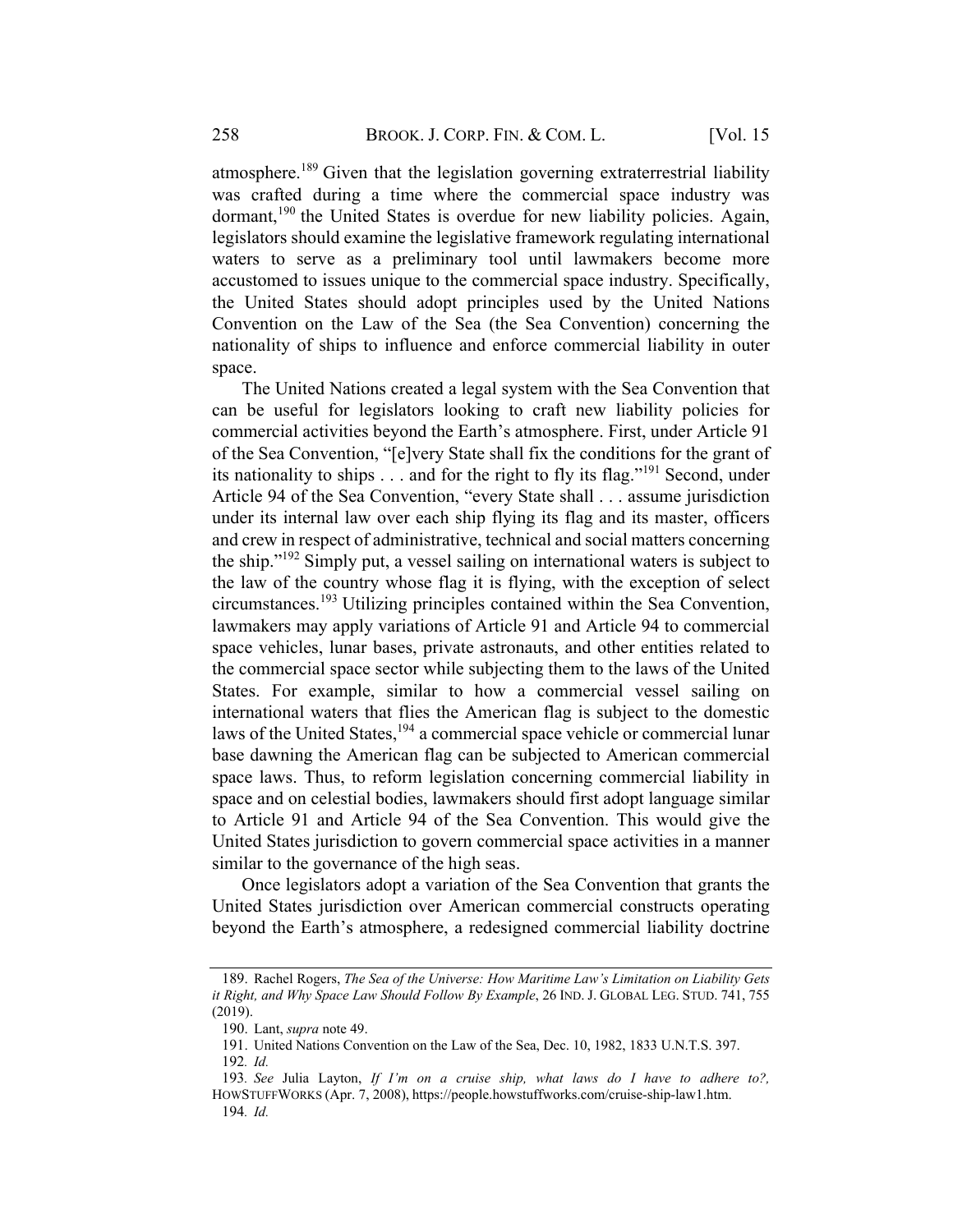can be implemented to govern the commercial space sector. The Outer Space Treaty and the Liability Convention allow for commercial space entities to avoid liability for damages that occur in space or on celestial bodies.<sup>195</sup> Due to the rapid growth of the commercial space industry, this legislative structure is unsustainable and will ultimately result in the United States wasting funds on damages that should be covered by the private entities responsible for causing them. Further, corporate responsibility is weakened under the current liability legislation because the funds of commercial space companies are safeguarded from financial accountability.<sup>196</sup> For these reasons, the United States must implement a policy that places liability for damages on the American commercial space sector. In doing so, American commercial space companies will have a reinforced incentive to ensure that their actions in outer space and on celestial bodies are conducted in a manner that is safe, well thought out, and that limits the physical and fiscal risks that are associated with activity conducted beyond the Earth's atmosphere.

Conversely, while shifting the burden of commercial liability from the United States government to American commercial space companies is necessary for the long-term health of the commercial space economy, many businesses may struggle to remain financially solvent if they are subjected to pay the full amount of damages for accidents in space.<sup>197</sup> Scholars have voiced concerns that, due to the high price tag that accompanies extraterrestrial commercial activities, single-party liability can be problematic for space exploration and ultimately harm the industry.<sup>198</sup> In response to these fears, arguments have been made in support of a commercial space limited-liability scheme that mimics the United Nations Convention on Limitation of Liability for Maritime Claims (the Limited-Liability Convention).<sup>199</sup> Under the Limited-Liability Convention, the owner of a commercial vessel operating on international waters may limit liability for maritime claims up to a maximum sum, regardless of the total amount of damages.<sup>200</sup> Thus, if a similar doctrine was applied to the commercial space industry, a monetary cap would limit the damages a commercial space company could be liable for and the threat of insolvency would be moderately diminished.

However, while the Limited-Liability Convention scheme is feasible and could be easily applied to the commercial space sector, a better system lives within the American private insurance industry. America's history of capitalism is the strongest argument to support a single-party liability

<sup>195</sup>. See 24 U.S.T. 2389.

<sup>196</sup>. Id.

<sup>197.</sup> Rogers, supra note 189, at 754.

<sup>198</sup>. Id.

<sup>199</sup>. Id. at 749.

<sup>200.</sup> See Convention on Limitation of Liability for Maritime Claims, opened for signature Nov.

<sup>19,</sup> 1976, 1987 U.N.T.S. 222.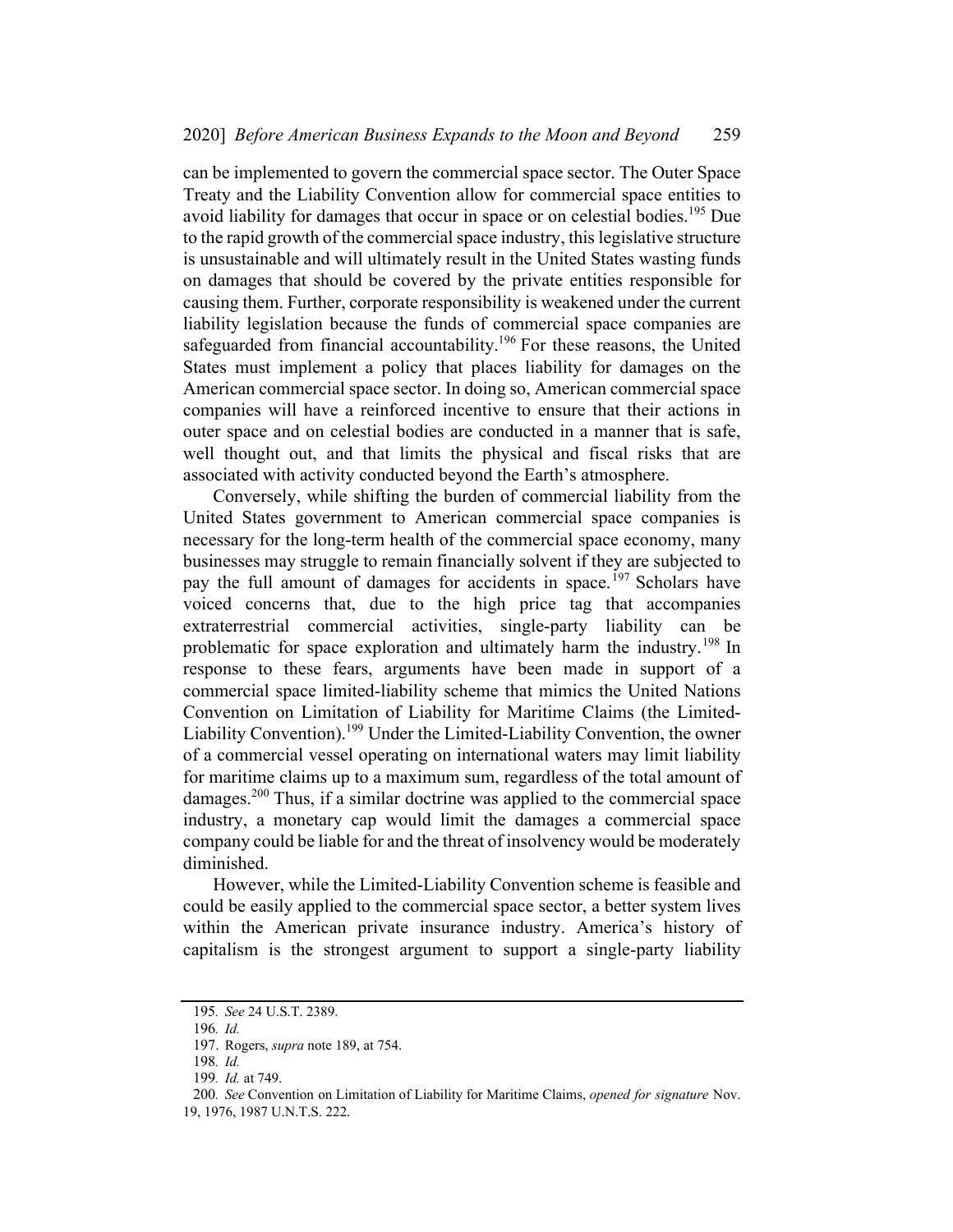scheme; the global space industry's financial value is expected to grow substantially over the next century.  $201$  In response to valuations of the commercial space economy, private insurance companies have released insurance products aimed to cover the activities of commercial space companies operating beyond the Earth's atmosphere.<sup>202</sup> Anticipating that the insurance industry will continue to evolve with the commercial space sector, legislators should not fear a single-party liability scheme that subjects commercial space companies to damages straining from their actions in outer space or on celestial bodies. Therefore, the United States should withdraw from the Outer Space Treaty and the Liability Convention and implement a single-party liability policy that shifts liability from the American government to the American commercial space sector.

#### C. THE REGULATORY LIABILITY DOMAIN

Finally, the United States should adopt a configuration of the legislation proposed in SPD- $2^{203}$  and regulate the American commercial space industry under one roof through the utilization of a new government office. Due to the niche professional fields that populate the commercial space sector, creating a new government office that houses a majority of governance functions is the best option to allow industry experts to regulate the growing capabilities of the American commercial space industry.<sup>204</sup> Further, the creation of a sole regulatory office would be a pro-business strategy that would allow American companies to shorten the time required to accomplish business initiatives by allowing the government to swiftly approve commercial space endeavors.<sup>205</sup> Consequently, due to the ease of operating beneath a single regulatory body, the American commercial space economy would flourish.

Conversely, the alternative to a single-bodied regulatory system would be a variety of government offices attempting to regulate bits and pieces of the commercial space industry independently. The result of a diversified governance scheme is a bureaucratic process that forces the American commercial space sector become sluggish.<sup>206</sup> Given that SPD-2 already voiced the bureaucratic concerns surrounding the commercial space sector, it can be anticipated the American government is already bracing itself to react to the imminent boom of the commercial space economy. Therefore, to best accommodate the needs of the commercial space industry, the United States

<sup>201</sup>. See Alicja Grzadkowska, Lloyd's launches ground-breaking space insurance policy, KEY MEDIA (Dec. 4, 2019), https://www.insurancebusinessmag.com/us/news/breaking-news/lloydslaunches-groundbreaking-space-insurance-policy-193870.aspx.

<sup>202</sup>. Id.

<sup>203.</sup> Wang, supra note 139.

<sup>204</sup>. See Remarks, supra note 145 (statement of U.S. Com. Sec'y Wilbur Ross).

<sup>205.</sup> Mike Wall, Trump's new Space Policy Directive 2 Could Make Life Easier for SpaceX and Others, FUTURE US, INC. (May 25, 2018), https://www.space.com/40700-trump-space-policyprivate-spaceflight-deregulation.html.

<sup>206</sup>. See Remarks, supra note 145 (statement of U.S. Com. Sec'y Wilbur Ross).